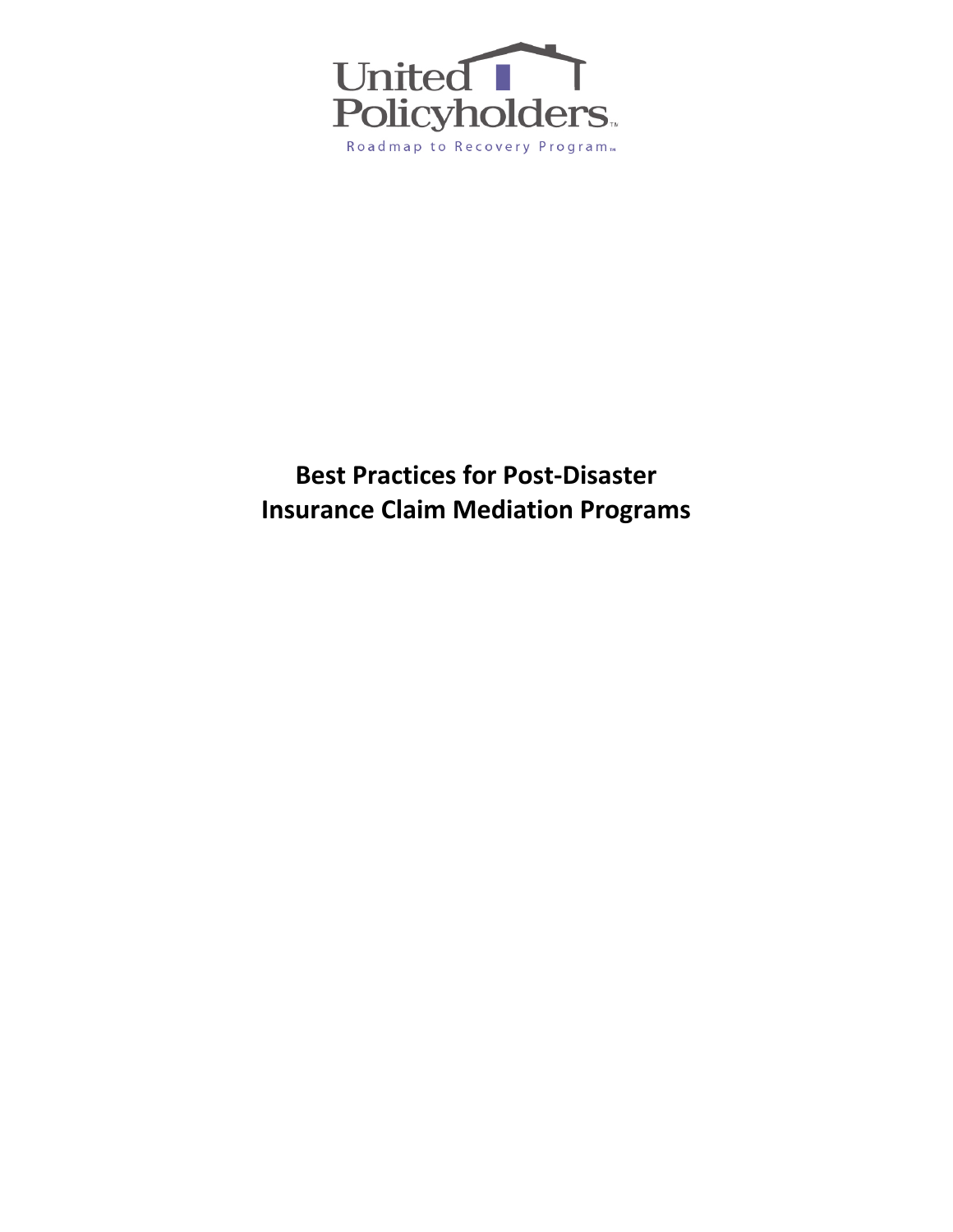### **Introduction**

Hurricanes, wildfires, tornadoes and other natural disasters give rise to large numbers of insurance claims and related consumer complaints and disputes. Consumers who are unable to resolve their claim problems directly with their insurers and/or agents turn to private attorneys, local or statewide elected officials, their state regulator...or all of the above. State insurance regulatory agencies have taken varying approaches to meeting the increased consumer demand for help with claim dispute resolution after natural disasters.

In the aftermath of Hurricane Andrew in 1992, then the Northridge Earthquake in 1994, and numerous subsequent catastrophes, a number of state insurance regulatory agencies have created or participated in mediation programs. The goal of these programs is to assist in the recovery process by quickly and inexpensively resolving disputes related to coverage, settlements and various claim related matters. Mediation is an alternative to formal litigation and arbitration and is generally consensual and non-binding. A policyholder can participate in mediation and still pursue litigation if the dispute does not settle, as long as they haven't expressly waived that right. It is appropriate for a state insurance regulatory agency to have a leading role in establishing and/or overseeing a disaster claim dispute mediation program. State insurance regulators have relevant authority and expertise and providing consumer assistance is part of their mission.

Past programs have largely been ad hoc creations, varying in implementation and success. Data from state-run post disaster claim dispute mediation programs suggests that to date their effectiveness in resolving a substantial number of claim disputes fairly, quickly and inexpensively has varied widely. In some states, mediation programs were little used; in other states, policyholders have been largely dissatisfied with the programs, complaining that the process was inadequate, biased in favor of insurers and/or ineffective.

Increasing interest in ADR applications in disaster scenarios warrants examining past practices and how to improve upon them in the future. Moving forward, numerous parties have expressed interest in creating a permanent infrastructure for disaster-relief mediation programs, so states, insurers, and insureds can be ready when the next disaster strikes.

This United Policyholders report examines past efforts and best practices in mediation and outlines a model for state-run post-disaster mediation programs. This includes a plan for a Model Mediation Program that will allow for the rapid resolution of a large number of property claim disputes, while balancing the potential needs of individuals and communities harmed by large-scale disasters against the costs of such a program and the interests of insurers. The proposed Model Program aims to facilitate the quick resolution to disputed claims and to bridge the imbalance of power between policyholders and insurers. The first feature of the Model Program is permanency  $-$  the Model Program should have infrastructure permanently in place to allow for quick and effective implementation when a disaster strikes. The Model Program focuses on ensuring that it is well advertised and can actively place policyholders on notice of their right to mediate and how the program operates. The Model Program requires the ongoing reporting of outcomes to allow for a meaningful evaluation of its functions. The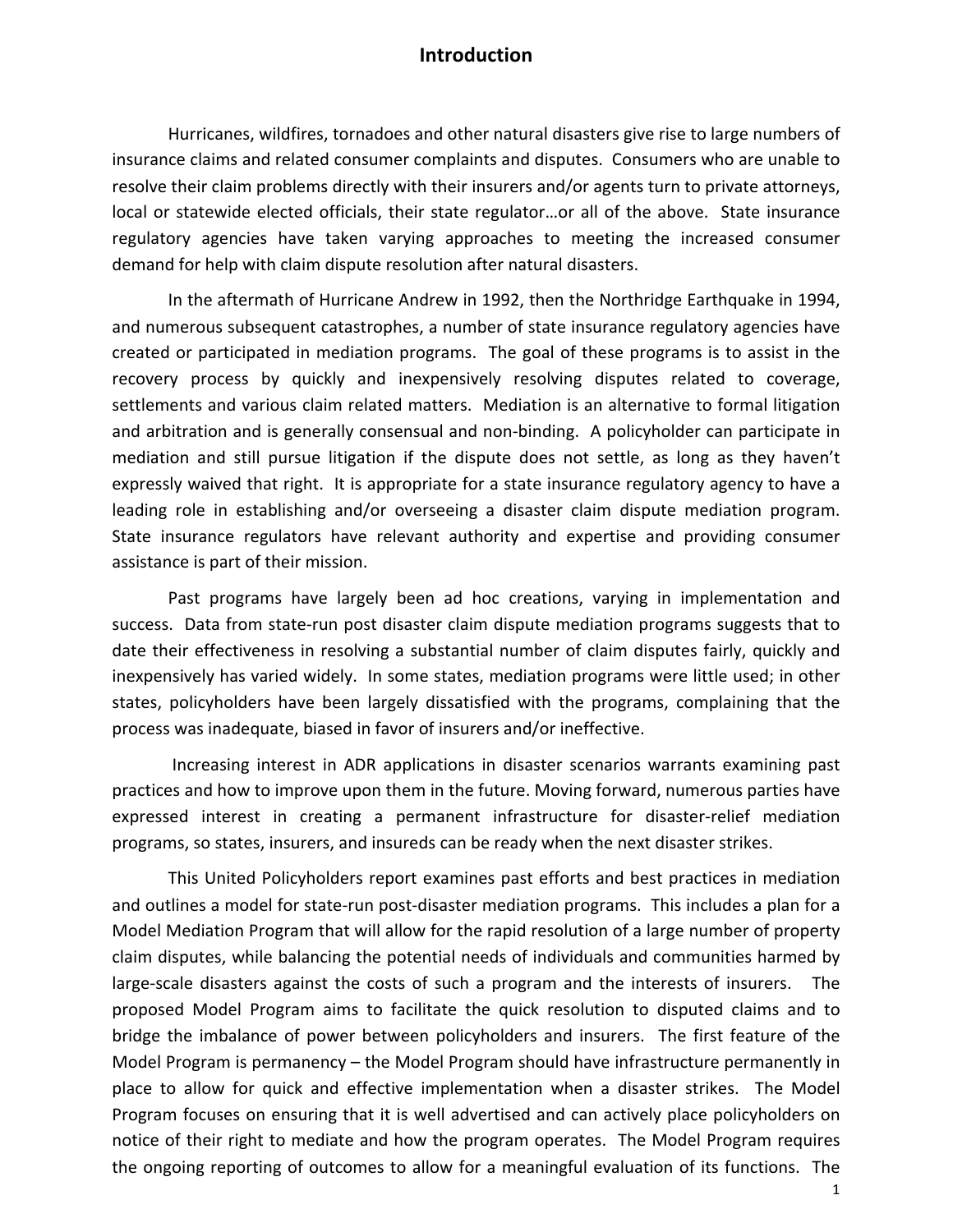appendices are a template for a Mediation Evaluation form and English and Spanish versions of a United Policyholders Roadmap to Recovery™ library publication that educates consumers on preparing for and using mediation to resolve an insurance claim dispute.

United Policyholders ("UP") is a 501(c)(3) non-profit that is an information resource and voice for insurance consumers in all 50 states. See www.uphelp.org. The organization's work is funded by donations and grants from individuals, businesses and foundations, and includes three programs that provided data used in this report:

Through the **Roadmap to Recovery™** ("R2R") program UP provides long term disaster recovery support and gives individuals and businesses free tools and resources to help solve the insurance problems that can arise after an accident, loss, illness or other adverse event. These include a library of claim tips, sample forms, educational videos, professional help directories, and articles written by leading experts in personal finance, construction and the law. UP derives information about consumer's experiences with claim dispute mediation programs directly from consumers at our public educational workshops, periodic surveys of disaster victims and ongoing email and telephone communications from policyholders and policyholder advocates. UP provided input during the legislative drafting negotiations that created California's statutory earthquake claim mediation program after the 1994 Northridge earthquake and in 2008 UP published our first *Policyholders Guide to Mediation*, an updated version of which is attached to this report as an appendix.

Through a **Roadmap to Preparedness** program UP teaches financial and disaster preparedness through insurance literacy outreach and education in partnership with civic, faith based, business and other non-profit associations. Through an **Advocacy and** Action program UP contributes to public policy initiatives related to insurance including the proceedings of the National Association of Insurance Commissioners, regulatory and legislative matters and the submission of friend of the court briefs in coverage and claim litigation. UP does not accept funding from insurance companies or sell insurance of any kind.

UP conducts research to support our three programs. This United Policyholders' report evolved from work initiated by UP staff and a paper authored by Rutgers University School of Law students Oliver Barry and Abraham Tran under the supervision of Distinguished Professor of Law Jay Feinman. Tran won the First Congressional District of New Jersey Award for Scholarship in the Law for the paper. Revisions and editing to produce this report were done by UP Executive Director Amy Bach, Esq., (a consumer representative to the National Association of Insurance Commissioners) with assistance from Douglas DeVries, Esq. of Judicate West and Hastings College of the Law students Anne K. Scott and Daniel Veroff.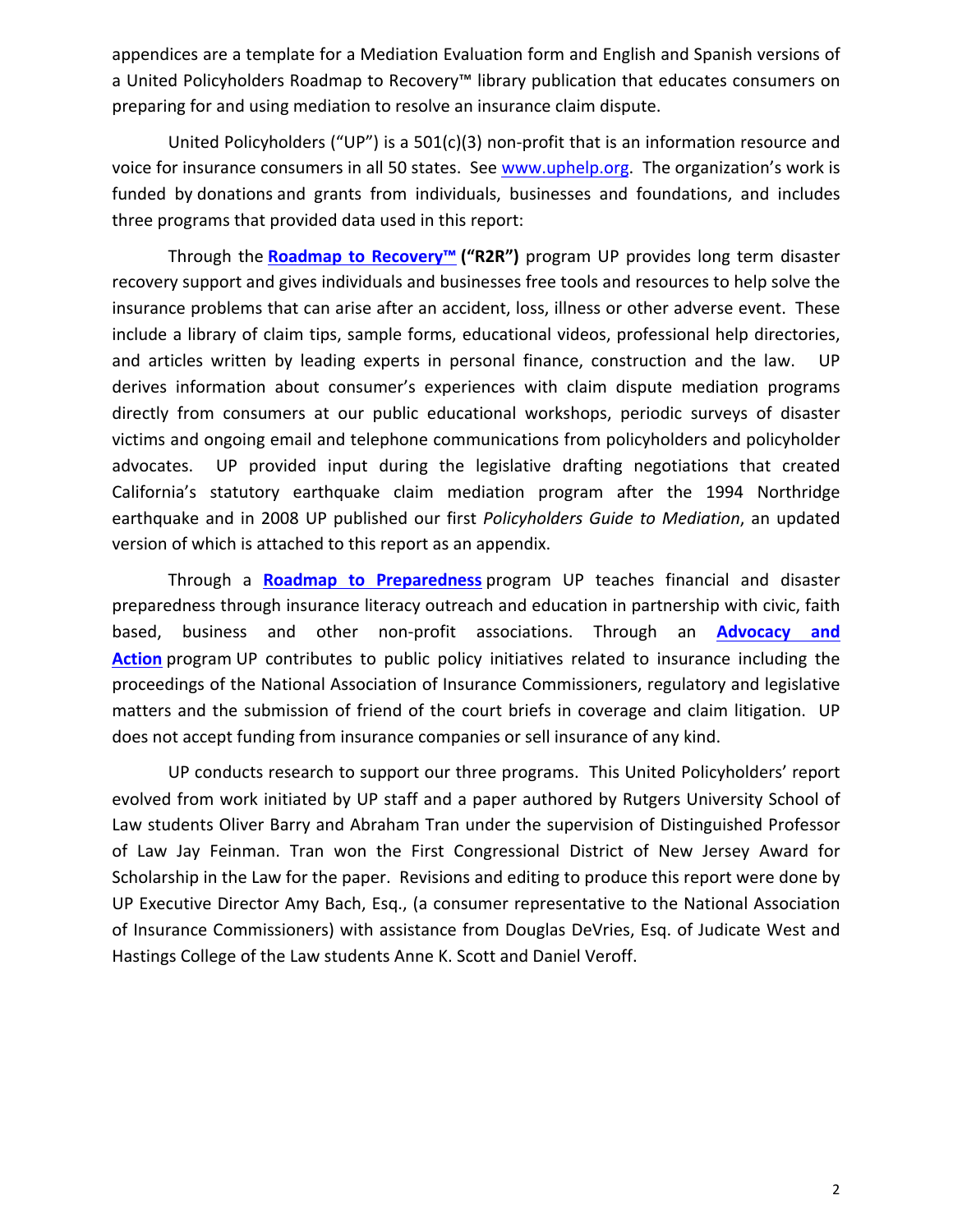## **Table of Contents**

| 1.1 Permanent Program - The Model Program must be must be put in place permanently, rather than created or           |  |
|----------------------------------------------------------------------------------------------------------------------|--|
| 1.2 Well-Advertised - The Model Program must be passively advertised prior to its implementation and actively        |  |
| 1.3 Accessible Guidelines and Regulations - The Model Program's guidelines must be readily available to              |  |
| 1.4 Notice - Insurers must notify policyholders about the availability of mediation through the Model Program        |  |
|                                                                                                                      |  |
|                                                                                                                      |  |
| 2.1 Good Faith Requirement - Insurance representatives must have knowledge of the claim and authority to             |  |
| 2.2 Compensation Guidelines and Mediator Qualifications - Compensation for mediation must be fair to the             |  |
| mediator and commensurate with the complexity of the claims dispute. Mediators must have prior experience            |  |
| and training related to property insurance claims and litigation and be neutral vis a vis insurer versus insured. 10 |  |
|                                                                                                                      |  |
| 2.4 Triggering Event - There should be clear criteria for the events that will trigger full implementation of the    |  |
|                                                                                                                      |  |
| 2.5 Participation of Insurance Providers - Participation in the Model Program must be mandatory for insurers.12      |  |
| 2.6 Eligibility for Mediation - State governments and program administrators should determine requirements to        |  |
|                                                                                                                      |  |
|                                                                                                                      |  |
| 3.1 Obligations for the Parties Prior to Mediation - The Model Program must require parties to be educated and       |  |
|                                                                                                                      |  |
| 3.2 Administration - The Model Program should ideally be administered by an independent ADR provider with            |  |
| 3.3 Availability of Advisors - The Model Program must provide advocates and experts to policyholders in              |  |
| 3.4 Structure of Mediation - The Model Program's structure should be established prior to implementation, and        |  |
| also allow for modification based on the triggering event, to meet the individual needs of different                 |  |
|                                                                                                                      |  |
| 3.5 Rescission Period - The Model Program must have a cooling off period during which policyholders can back         |  |
| 3.6 Reporting Requirements - The Model Program must report enough information to allow for a meaningful              |  |
|                                                                                                                      |  |
|                                                                                                                      |  |
|                                                                                                                      |  |
|                                                                                                                      |  |
|                                                                                                                      |  |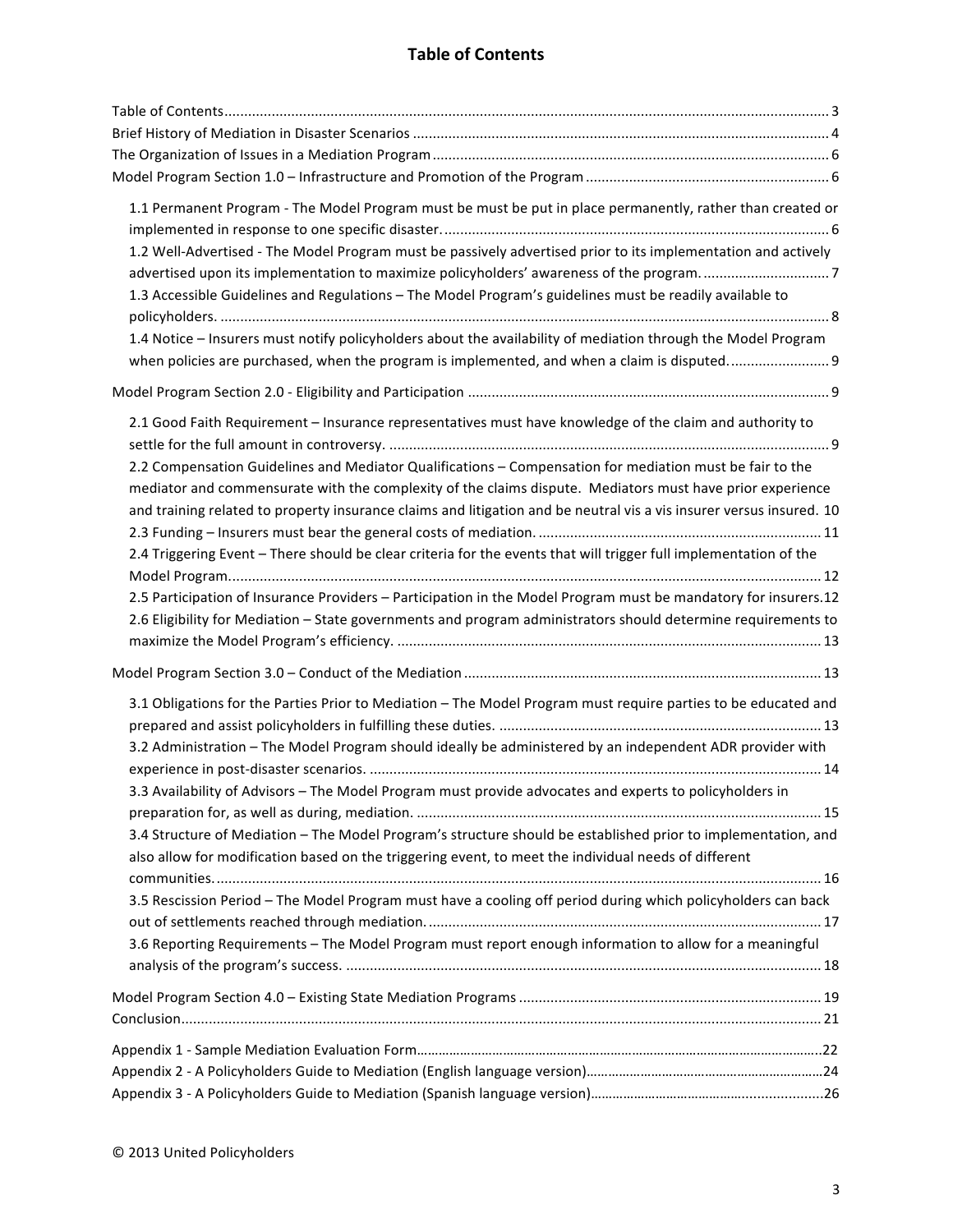#### **Brief History of Mediation in Disaster Scenarios**

In 1992, Hurricane Andrew struck Florida, prompting the creation of a Florida state program to mediate claims resulting from mass disasters. Since then, at least six other states have implemented mediation programs, including Alabama, California, Louisiana, Mississippi, Texas, and North Carolina.<sup>1</sup> In the aftermath of 2012's Superstorm Sandy, impacted states are in the process of reviving or creating mediation programs. Following a series of four storms that struck Florida in 2005, 12,160 mediation requests were received. By December of 2005, roughly one-half had been settled prior to mediation, and a settlement rate of 92-93% was realized on the remainder.<sup>2</sup> In 2008, Hurricane Ike struck the Gulf Coast region and, as of December the same year, more than 730,000 insurance claims were filed for damages sustained. Of these numerous claims, over a thousand were resulted in complaints to the Texas Department of Insurance.<sup>3</sup> The largest data samples are from the programs created in the aftermath of Hurricane Katrina.

In August 2005, Hurricane Katrina, a category 5 hurricane, devastated the Gulf coast, flooding vast expanses of land. This was followed shortly after by Hurricane Rita, which added to the damage. The destruction of property in the wake of Hurricane Katrina was widespread and devastating; it is reported that 275,000 houses were destroyed. Damages were estimated to between \$80 and \$100 billion. Simultaneously, insurance providers faced logistical problems when insurance offices in the area were destroyed and local employees were displaced by the storms. Damage to the area made it difficult for insurance adjusters to travel to homeowner properties. Additional adjusters from other parts of the country were brought in to handle the increased quantity of claims; however, these adjusters were not familiar with the community or the types of damage associated with hurricanes.<sup>4</sup> When over 900,000 insurance claims poured in, insurance providers were incapable of offering efficient relief.<sup>5</sup> The same issues are now arising in Sandy's aftermath.

Recognizing the inevitable delays in Katrina's aftermath, Louisiana Governor Kathleen Blanco extended the time for homeowners to file insurance claims. Three months after the hurricanes, Louisiana Commissioner of Insurance, Robert Wooley, issued Emergency Rule 22, authorizing a mediation program to be administered by the American Arbitration Association (AAA). $<sup>6</sup>$  By November 2007, the Louisiana program had settled nearly 75% of the more than</sup> 12,000 mediation requests received. Similarly, in Mississippi, 82% of approximately 5,000 claims completed mediation. $<sup>7</sup>$ </sup>

<u> 1989 - Johann Stein, markin film yn y breninn y breninn y breninn y breninn y breninn y breninn y breninn y b</u>

3 *Id.* 4 *Id*.

 $144$  Am. Jur.2d Insurance § 1390 (2008).

 $^{2}$ Id.

<sup>&</sup>lt;sup>5</sup> Michael A. Patterson, *Evaluating the Louisiana Department of Insurance's Hurricane Katrina Homeowners Mediation Program, 62 DIsp. REsoL. J.* 34 (2007).

<sup>6</sup> *Id.*

<sup>&</sup>lt;sup>7</sup> David L. Lane, The Storm is Just Beginning When the Hurricane Finally Ends: Applicability of Mediation to Settlement of Insurance Claims in *Mass Disasters*, AMERICAN JOURNAL OF MEDIATION, *available at* 

http://www.americanjournalofmediation.com/docs/The%20Storm%20is%20Just%20Beginning%20When%20The%20Hurricane%20Finally%20E nds.pdf.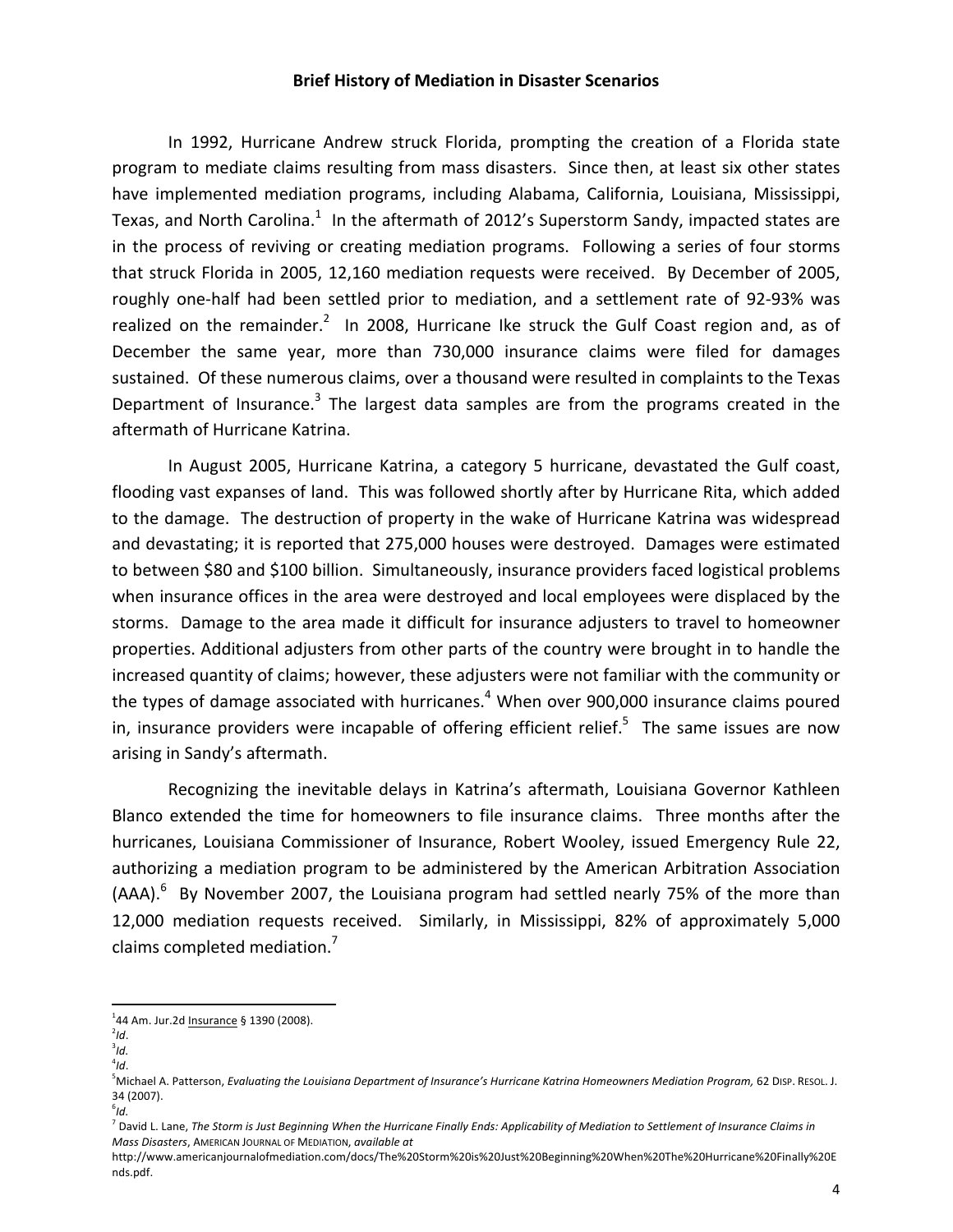Katrina's programs were administered by the American Arbitration Association (AAA). The AAA is a large California based independent provider of ADR services. The programs were mandatory for insurance companies and optional for policyholders. It was an innovative attempt to provide thousands of policyholders with timely resolution to disputed claims. However, the efficacy of the programs was not universal.

The programs helped thousands of policyholders quickly reach settlements at a time when they desperately needed money to put their lives back together, prompting the state governments of Mississippi and Louisiana, their respective departments of insurance, and the insurance industry to tout the post Katrina program as a success. The Mississippi and Louisiana Department of Insurance reported that 11,000 claims had been mediated by August of 2006. The AAA reported that the settlement rate of the program, as of the same date, to be about  $80\%$ . $8$ 

But closure and settlement rates alone are not an accurate measure of whether a mediation program is producing fair settlements through a fair process overseen by competent, experienced and neutral mediators or whether vulnerable policyholders are being pressured or intimidated into under-settling. Anecdotal accounts by mediation participants relate stories of lowball offers, inadequate resources to prepare for and assist in the mediation proceeding, and failure by insurers to participate in good faith.<sup>9</sup> Policyholders routinely report that insurance representatives show up for mediations lacking adequate dollar authority to settle the claim,  $^{10}$ that they received lowball settlement offers, that mediators were not knowledgeable in insurance law and/or discouraged them from pressing forward such that they felt the mediation was either a "waste of time" or another source of frustration.<sup>11</sup> Many policyholders who tried to mediate disputed claims after past hurricanes were being housed in FEMA trailers at the time and dealing with dislocation, tragic losses plus the stressful and unfamiliar claim process and all the related emotional challenges. Their insurance representative counter parts were not experiencing these challenges and were approaching the mediations from a far more secure position.

The imbalance in power, financial resources and technical knowledge that always exists between policyholders and insurers becomes much greater after a disaster. Despite the positive assessment by the government and the insurance industry of past mediation programs, there are failures that must be acknowledged. When considering the information pertaining to the number of disputes that were resolved via the mediation programs post-Katrina, we found no qualitative data to assess the soundness or fairness of these resolutions, beyond closure rates and subjective observations of consumer participants.

<sup>10</sup> Compiled from interview with Doug Handshoe, Slabbed, *available at* http://slabbed.wordpress.com/ <sup>11</sup>See A Trip, *supra* note 10.

<sup>&</sup>lt;sup>8</sup> Susan Zuckerman, *Mediation Programs Helps MISS. and LA. Rebuild After Katrina and Rita*, 61 DISP. RESOL. J. 12, 16-17 (2006).

<sup>&</sup>lt;sup>9</sup>A Trip Down Memory Lane: The Town That Fought Back [hereinafter A Trip]*, available at*http://slabbed.wordpress.com/2008/04/06/a-tripdown-memory-lane-and-what-has-changed-since/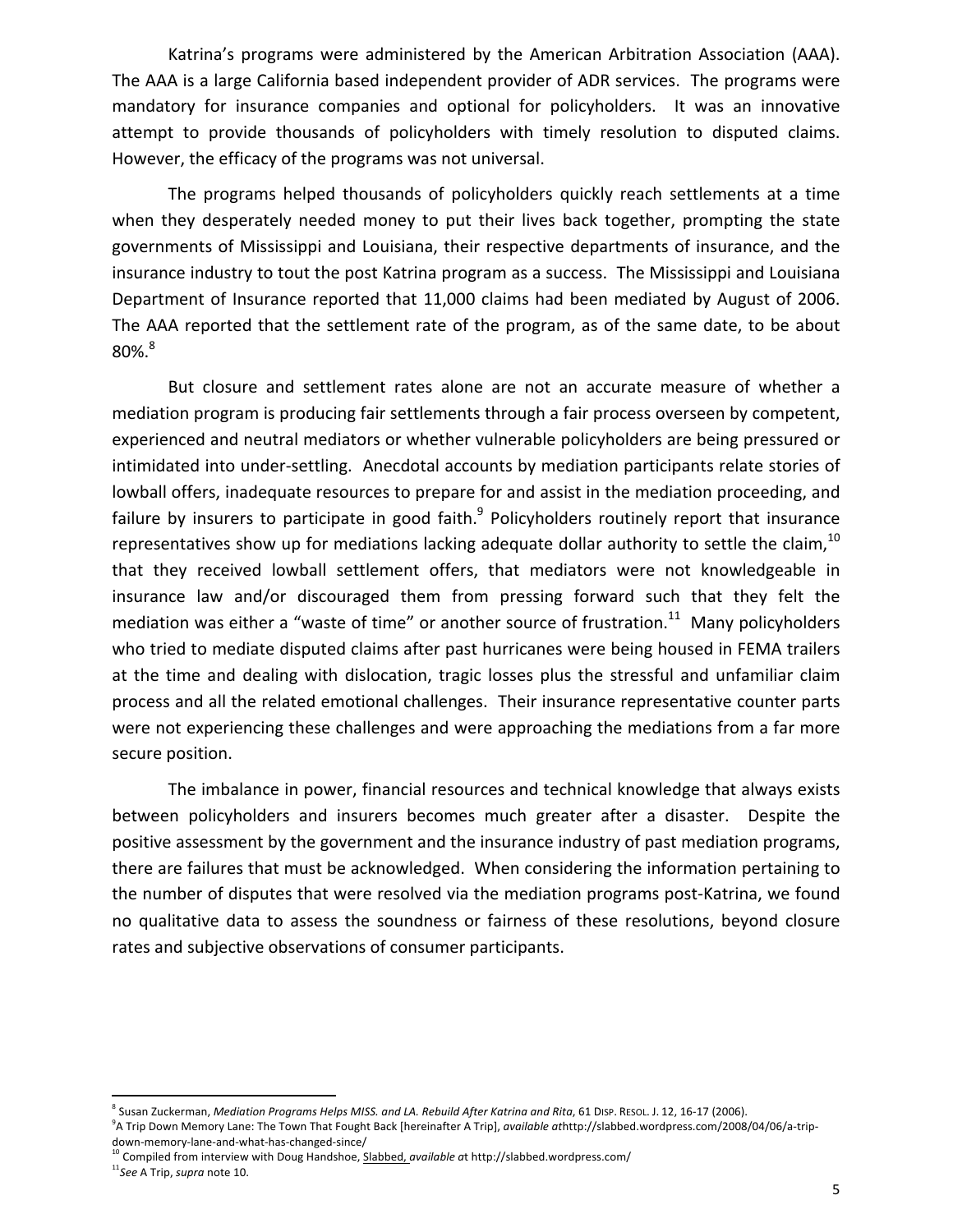#### **The Organization of Issues in a Mediation Program**

Past and future post-disaster mediation plans must be evaluated on the basis of three aspects: promotion of the program, program administration and safeguards for a fair outcome of the mediation proceedings. A Model Post-Disaster Mediation Program will succeed if it excels in these three areas. It must be publicized so that victims are aware of the program and able to benefit from it after disaster strikes. There must be cost-conscious criteria for eligibility and participation that will not overburden insureds or insurers. There must be trained, qualified and impartial mediators plus safeguards to ensure that victims are not unduly discouraged or intimidated into accepting less than they are entitled to. There must be clearly structured guidelines for conducting the mediation so that claims disputes can be resolved effectively, efficiently, and fairly.

#### **Model Program Section 1.0 – Infrastructure and Promotion of the Program**

## **1.1 Permanent Program** - The Model Program must be must be put in place permanently, rather than created or implemented in response to one specific disaster.

In order to optimize the efficiency and effectiveness of a Post-Disaster Mediation Program, the program infrastructure must be put in place in advance and permanently, rather than created or implemented in response to one specific disaster. Post crisis is not the time to expend resources designing and constructing a new program. An established infrastructure maximizes the good that a mediation program can do for an affected community.<sup>12</sup> Planning, organizing, and implementing a fair and effective mediation program is time-consuming. A program created after a disaster occurs must use time and resources on planning and implementation. Consequently, a program with permanent infrastructure could put its time and resources to better use.

The program's first objective is to quickly resolve disputed claims. Hurricane Katrina displaced approximately 155,000 residents in Louisiana and Mississippi. Even when comparatively smaller disasters displace thousands of people, litigation of disputed claims, which can take years to resolve, might not be a viable option for policyholders. Victims of Katrina dealt with disputed insurance claims while living, if they were lucky, with friends, relatives, or in temporary FEMA trailers. They needed timely resolution to their claims. ADR attempted to provide that, but planning for the program did not begin until after Katrina struck.

Of the some 700,000 insurance claims filed in the aftermath of Katrina, the AAA settled roughly 80% of 17,000 mediated claims in Louisiana and Mississippi by 2007. This success rate indicates that policyholders were aware of the existence of the Katrina mediation program. However, the number of claims mediated and settlement rate do not paint a complete picture of how successful the program was or how much delay was caused because more data is

<sup>&</sup>lt;sup>12</sup> Alan E. Gross, Symposium – ADR in the Aftermath Post-Disaster Strategy: Conflict Resolution in the Aftermath of the World Trade Center *Attacks: A Family Mediation Program*, 9 CARDOZO J. CONFLICT RESOL. 381, 391 (2008).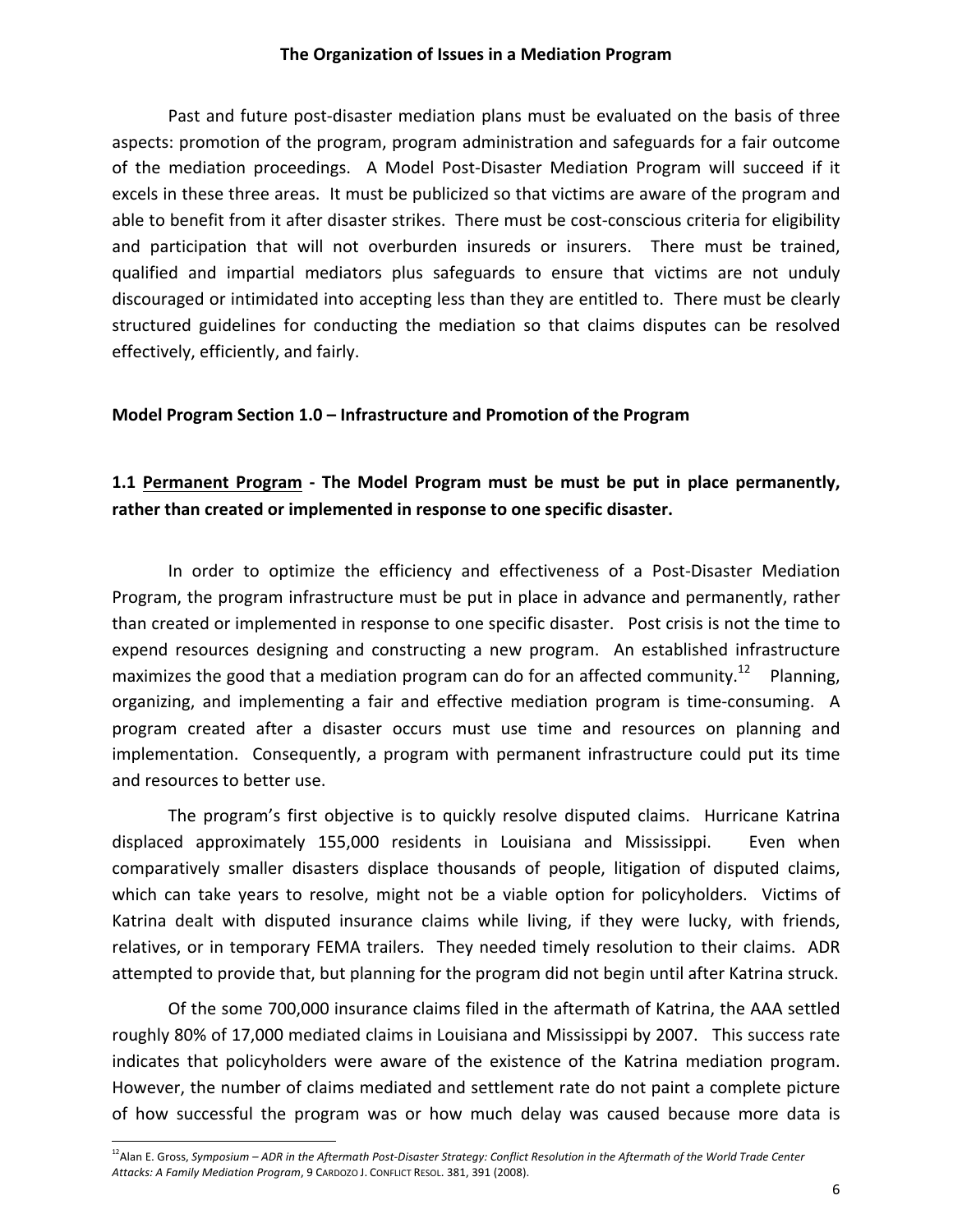necessary for a meaningful analysis. To the contrary, the months of delays resulting in emergency rulings suggest that a pre-established or permanent plan could have helped to avoid the need to rush a plan into action. As well, a permanent structure would allow for the accumulation of valuable practical and institutional knowledge.

The Model Program must be put in place permanently, rather than created in response to one specific disaster.

**1.2 Well-Advertised - The Model Program must be passively advertised prior to its**  implementation and actively advertised upon its implementation to maximize policyholders' awareness of the program.

The existence of a Post-Disaster Mediation Program should be well advertised. This will maximize awareness of the program. Advertisement of a mediation program is important to maximize the number of potential beneficiaries that will utilize the Model Program when the time comes.

State advertisement of past programs varied from good to terrible. North Carolina's Department of Insurance website provides a good model for advertising. The site has clear links to information about the program and mediation in general.<sup>13</sup> Similarly, California's department of insurance successfully advertises California's mediation program and contains information regarding mediation generally, eligibility guidelines, what participants needed, and miscellaneous related areas.<sup>14</sup> Other programs have not been well advertised. For example, useful information about a particular state's program is very difficult to find and is not particularly clear, even to people who know of the program's existence and are specifically intent on finding information about it.

Optimally, the Model Program will be advertised prior to the actual occurrence of a disaster, which triggers the programs implementation. This eliminates the need to squeeze program advertisement into a short and tumultuous time frame when communication is difficult and those affected by the disaster have other issues to contend with. Rutgers School of Law ADR Professor Viniar, however, points out that advertising efforts for ADR programs are often unsuccessful, regardless of how expensive or prominent they are, because average consumers will not find the advertisement relevant. Accordingly, he suggests that advertising may also be directed toward the mediators or local mediation agencies that will ultimately carry out the program. In this way, these specialists can spread the word in their own way and will be prepared to raise awareness when program implementation becomes necessary. Furthermore, costs can be reduced by avoiding expensive and ineffective mass advertising campaigns.

<sup>&</sup>lt;sup>13</sup>See Consumer Disaster Mediation, available at http://www.ncdoi.com/Consumer/Consumer\_Disaster\_Mediation.aspx <sup>14</sup>California Department of Insurance, *Consumers: Residential Property and Earthquake Claims Mediation Program, available at* 

http://www.insurance.ca.gov/0100-consumers/0060-information-guides/0040-residential/earthquake-claims-mediation.cfm.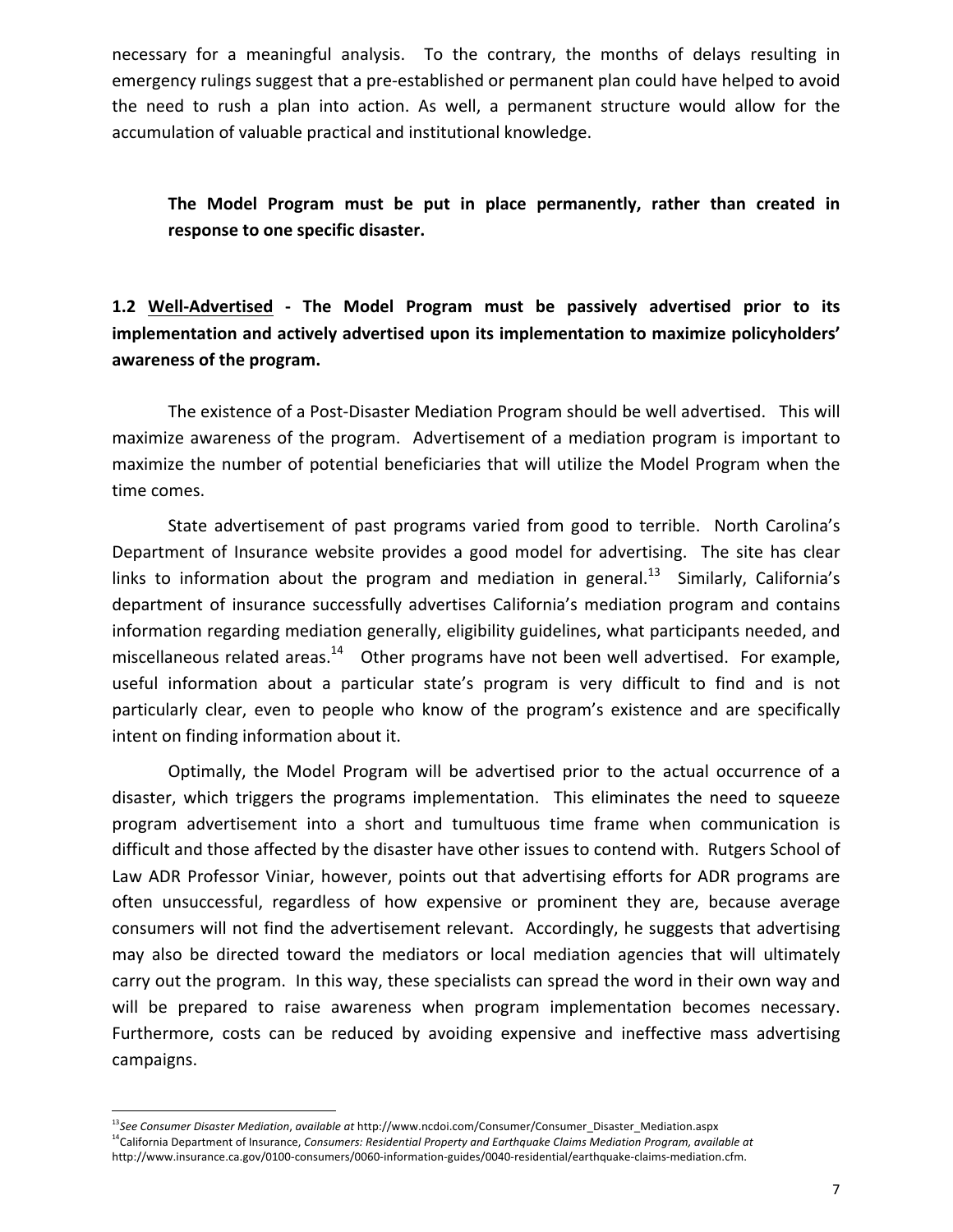Advertisement of the program is a separate element from notification by insurers. The program should be independently advertised by the state departments of insurance. Advertisement should be passive and active. Passive advertising should consist of department of insurance websites containing clear and easily accessible information regarding the program at all times. Other forms of advertisement can include brochures that are available at insurance offices, sent to new policyholders, or when requested by policyholders. Upon the implementation of the program departments should actively advertise and send this information directly to policyholders.

The Model Program will allow for clear advertisement of the program's existence and availability – passively at most times and actively when the program implementation requirements are triggered.

## **1.3 Accessible Guidelines and Regulations – The Model Program's guidelines must be readily** available to policyholders.

Guidelines and regulations administering the program must be accessible in a number of locations, including online, through brochures, and by telephone. Multiple mediums through which the program is advertised will promote accessibility before, during, and after a disaster.

In past programs, legislation and regulations pertinent to the programs have not been generally available to the public. Because the Katrina program was not created until after the hurricane, policyholders were not able to learn about the program when avenues of communication became unreliable or inoperative.

California's mediation program set a good example of how to create accessible guidelines. The program's website sets forth a clear seven-step process leading up to and including mediation: 1) notification, 2) agreement to mediate, 3) selection of the mediator, 4) pre-mediation telephone conference, 5) preparing for the conference, 6) the mediation conference, and 7) the settlement. The program's website further clarifies what would be done or expected at each step, and provides definitions for a lay user.<sup>15</sup>

Making information available to the consumer is the first step to improving the efficiency of the Model Program. In conjunction with active advertising to consumers about the program's existence, the constant availability of program guidelines would increase the number of policyholders that know what to expect from the program and how to best take advantage of the program.

**The Model Program provides clear and accessible guidelines for how the mediation** process works, allowing policyholders to know what to expect from the program.

<sup>&</sup>lt;sup>15</sup>See California Department of Insurance, *supra* n.14.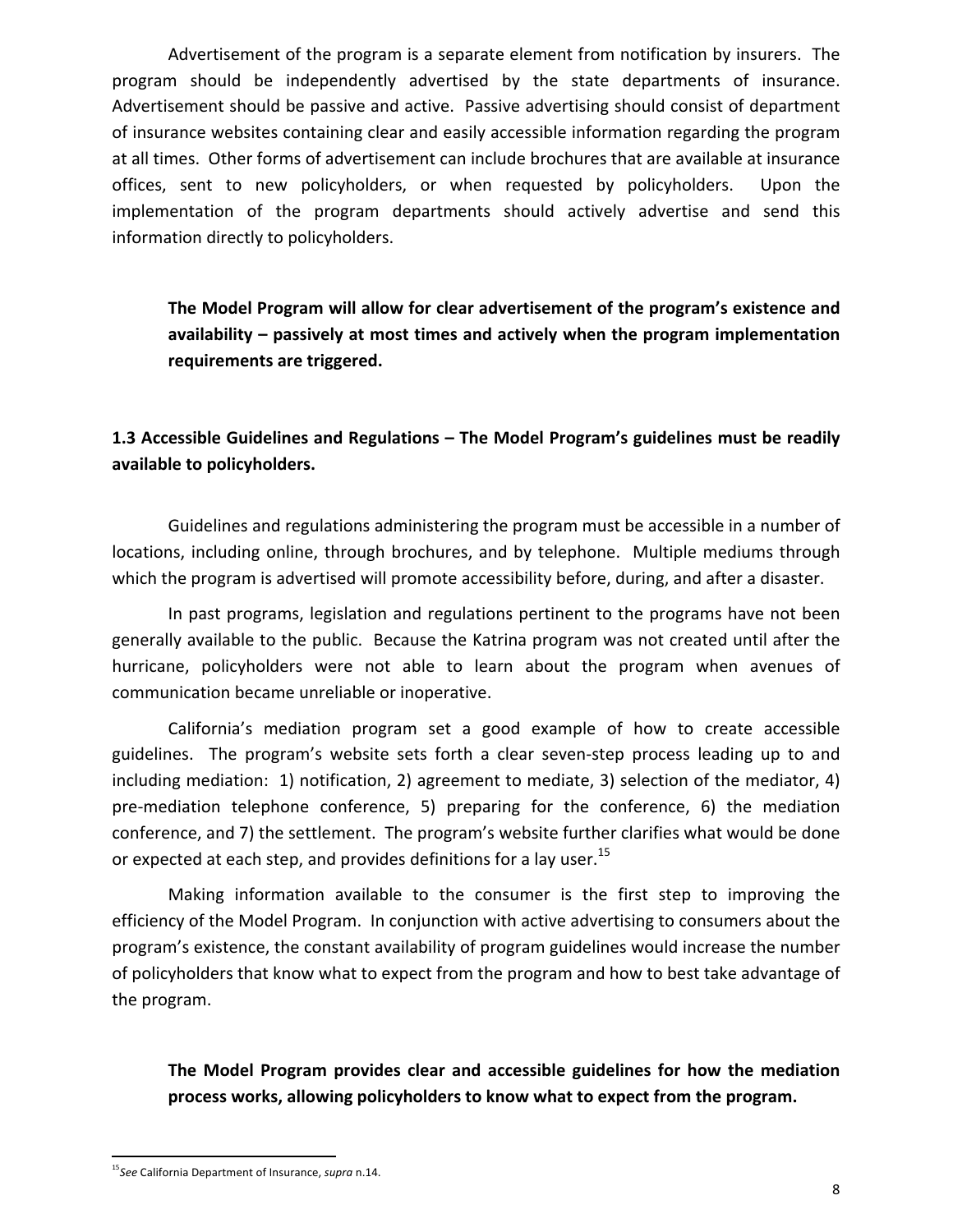**1.4** Notice – Insurers must notify policyholders about the availability of mediation through the Model Program when policies are purchased, when the program is implemented, and when a claim is disputed.

Insured must receive clear notice about the availability of the Post-Disaster Mediation Program following an event that satisfies the triggering requirements of the plan. Notice of the right to mediate is essential if policyholders are to utilize the program.

In the aftermath of Hurricane Katrina, insurers were required to notify each claimant of their right to mediate the claim. The Louisiana and Mississippi programs required insurers to notify policyholders who had filed a claim of their right to mediate. In Mississippi, the requirement mandated that the notice be sent within 10-days of the availability of mediation, although most states require a five-day period.<sup>16</sup> Furthermore, notice had to be in writing, legible, conspicuous, and in at least 12-point type. Additionally notice was required to contain detailed instructions on how the insured was to request mediation and the insurer's address and phone number. $^{17}$ 

Even critics of Katrina's mediation program generally feel it adequately notified policyholders of their right to mediate disputed claims. A permanent program is situated to be even more successful. The model program should both require insurance companies to advertise to policyholders the existence of the mediation program and it's functioning when they first purchase the claim, including guidelines for what may trigger the program's implementation. Furthermore, insurers should provide notice when a disaster occurs and causes the program minimum damage requirements to be met. Lastly insurers should again give update notices to policyholders when the company is contacted about a claim, when a claim is filed, and when a claim is disputed. The notifications should follow all of the clarity, legibility, and informational guidelines the Katrina program used.

**The** Model Program should inform policyholders of the program's triggering requirements ahead of time, and keep policyholders informed on the program rules.

**Model Program Section 2.0 - Eligibility and Participation**

## 2.1 Good Faith Requirement - Insurance representatives must have knowledge of the claim and authority to settle for the full amount in controversy.

Parties are required to participate in mediation in good faith. The Florida program included in this requirement that insurance representative have knowledge of the claim and authority to settle for the full amount in controversy.<sup>18</sup> This good faith requirement is

<sup>&</sup>lt;sup>16</sup>See Lane, *supra* note 7.

 $1732$  LA. REG. 60 (Jan. 20, 2006) (Emergency Rule 22).

<sup>&</sup>lt;sup>18</sup> Alternative Procedure for Resolution of Disputed Prop. Ins. Claims, FLA. STAT. § 627.7015 (2004).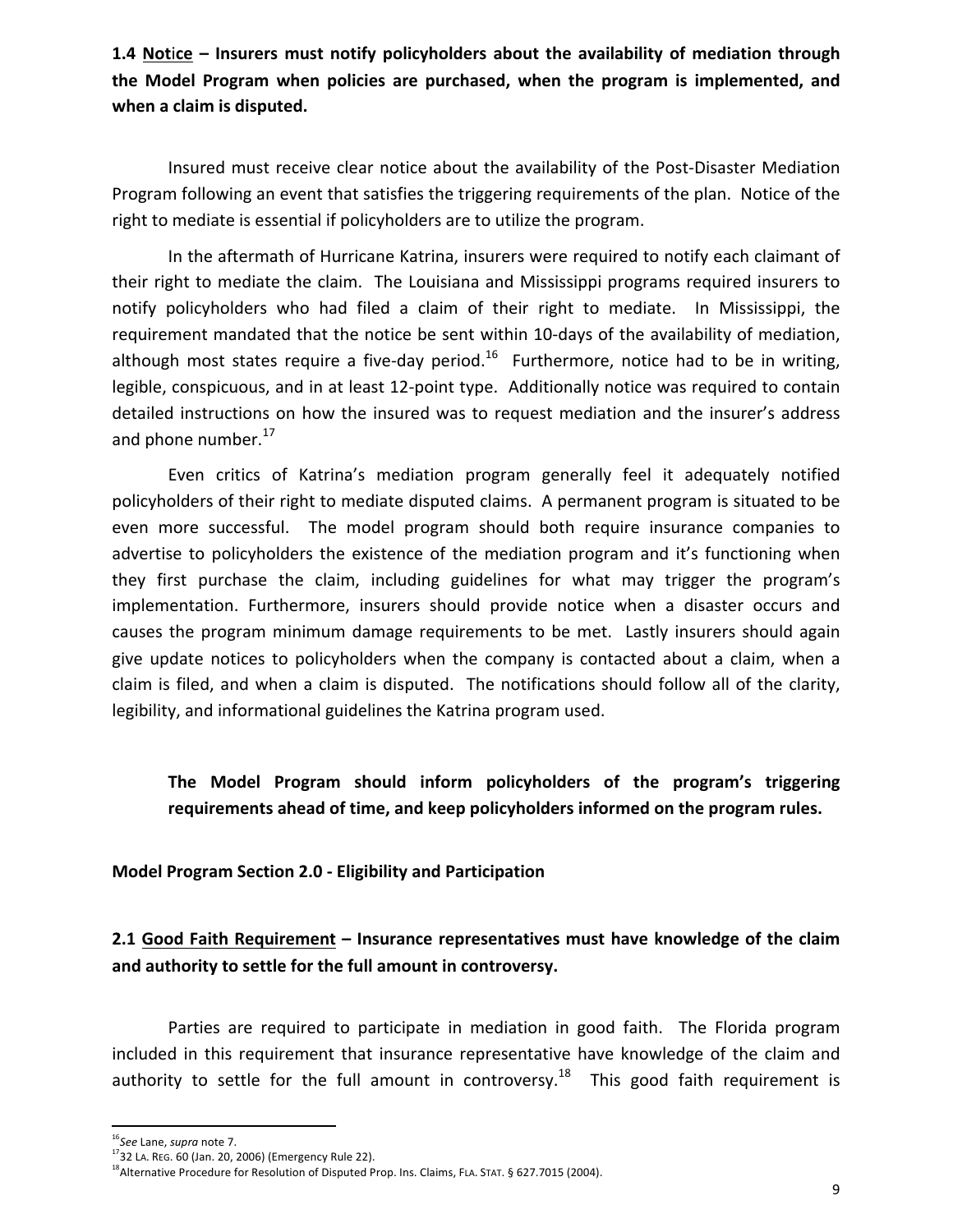important to the mediation process and other programs included it as well. The program should provide for harsh penalties should insurers fail to comply with this requirement as less than good faith participation will undermine the integrity of the Model Program.

Understandably, the Good Faith Requirement is both an essential part of insuring the Model Program's success as well as the most difficult aspect to monitor and regulate. In general, the mediator conducting the ADR will be best suited to determine when there are good faith violations. Concrete requirements, such as a requirement to show up for mediation at scheduled times or a requirement to be prepared for settlement should be included to provide guidance where possible. However, additional monitoring will be difficult and may violate confidentiality of the parties.

## The Model Program includes a Good Faith Requirement as an essential feature that includes clear guidelines and standards for how mediations are to be conducted.

2.2 Compensation Guidelines and Mediator Qualifications - Compensation for mediation must be fair to the mediator and commensurate with the complexity of the claims dispute. **Mediators must have prior experience and training related to property insurance claims and** litigation and be neutral vis a vis insurer versus insured.

The Model Program's costs will include payment to mediators and/or the costs of using neutral mediation facilities. The best practice for mediator compensation should be based on either an hourly or a daily rate. Rutgers School of Law ADR Professor Viniar notes that an hourly system of compensation will allow the parties involved, in conjunction with the professional mediator, to determine the importance of a specific claims dispute. Mediation involving a minor claim will not create as great an expense for those bearing the costs of mediation; similarly, when a large dispute is involved, the greater cost of paying a mediator for more hours will be offset by the greater benefit to be derived.

The downside to an hourly rate is that there is a direct incentive to the mediator to drag out proceedings, and an indirect one on the insured to penalize the insurer who would most likely be bearing the cost of the mediation. Though unlikely to be a substantial issue in a statewide large mediation program, this issue should not be completely ignored. When the issues being disputed are small  $-$  and likely to be quickly resolved  $-$  an hourly rate is probably desirable. When matters are more complicated, a daily rate may be appropriate.

Specific hourly or daily wages cannot be specified within the Model Program, because of the differences in compensation by region and which mediators are used. Guidelines for compensation, however, should be included on a state-by-state basis, with a minimum and fair compensation level that will reflect the decreased cost of mediation as compared to litigation.<sup>19</sup>

<sup>&</sup>lt;sup>19</sup> ADR Professor Viniar suggests that mediators should be compensated equivalently to equally qualified lawyers. Costs will be reduced, because a single mediator will still be less expensive for the cost bearer than a team of attorneys preparing for and arguing a claims dispute in court.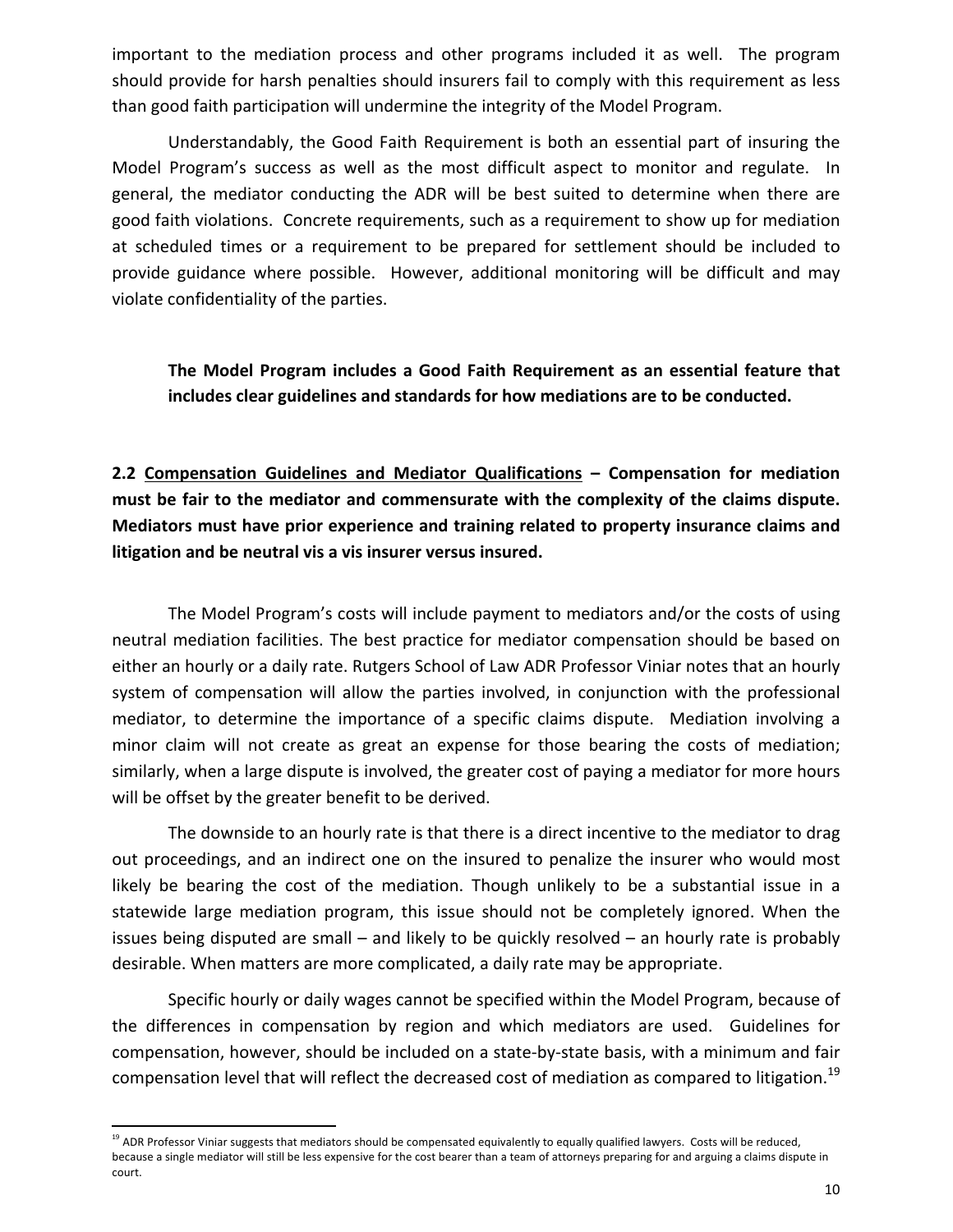Furthermore, determinations of compensation will naturally be linked to which mediation agencies are retained to carry out the Model Program, discussed in Section 3.2 below. The choice of which mediation organization to use, whether it is the AAA or a court's list of approved mediators, will also vary on a state-by-state basis.

## The Model Program will provide guidelines for fair mediator compensation based on an hourly wage scale associated with a pre-determined mediation organization or **registry.**

It is imperative that consumers complete a standardized mediator evaluation after participating in a state-run disaster insurance claim mediation. The evaluation forms should be used to determine whether the mediator was effective, adequately trained, neutral and worthy of being re-hired in the future. Appendix 1 is a template evaluation form.

#### **2.3 Funding – Insurers must bear the general costs of mediation.**

Insurers should bear most of the cost of mediation itself, because the insurance agencies stand to benefit financially from avoiding costly litigation and are best suited to pay the costs of mediation up front. ADR is not a realistic alternative to litigation if policyholders are responsible for all or part of the costs. Utilization of the program would suffer and the program would be less cost-effective. Additionally, many policyholders may be unable to pay for the cost of mediation in the aftermath of a disaster.

At the same time, policyholders should be incentivized to not overburden the process. Policyholders involved in disputes where the stakes of the mediation are high should allowed to elect to continued mediation, as long as the policyholder is willing to assume some of the costs of continued mediation. A fair suggestion would provide that the insurers bear hourly mediation costs up to some percentage of the amount in dispute value. Subsequent costs could be split between the two parties.

At all times, the mediator will be in the best position to determine if continued Alternative Dispute Resolution is likely to result in a positive outcome or if it is a wasteful endeavor. If the benefit of continued mediation does not carry a significant probability of outweighing the costs, then the parties or the mediator can decline to continue negotiation, provided that all good faith obligations to negotiate are met.

**Insurers will bear the majority of the costs of the program, though policyholders may be given an option for contributing to costs of continuing/finalizing a mediation.**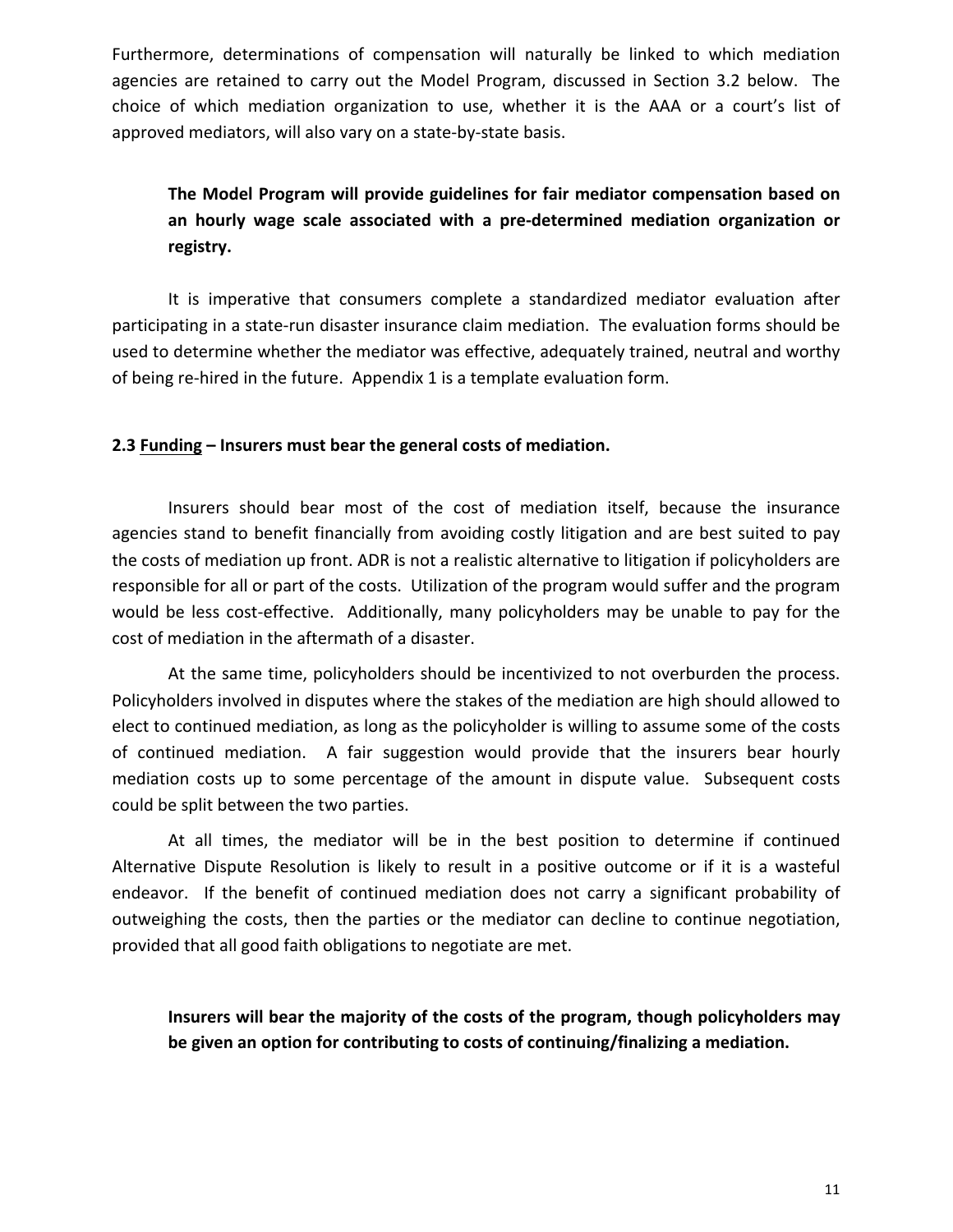## **2.4** Triggering Event – There should be clear criteria for the events that will trigger full **implementation of the Model Program.**

An established standard for a triggering event will allow the mediation program to take effect only when regular claim processes are inundated in the event of a disaster. Since previous mediation programs have been created in response to specific disasters, there are no helpful examples of what an appropriate triggering event would be.

In the past, Louisiana and Florida's mediation programs were specific to the disasters they were created in response to. California's program was prompted by an earthquake for which the governor declared a state of emergency.<sup>20</sup> State governments and the administrators of the Model Program should establish specific guidelines for events sufficient to trigger the program's implementation, based on each state's ability to cope with claim disputes through regular channels. Suggested quantifiers can be defined by amounts of property damage or number of claims received following a specific event or chain of events.

There should be a pre-established number of claims and/or types/size of events that **will trigger full implementation of the program.**

2.5 Participation of Insurance Providers - Participation in the Model Program must be **mandatory for insurers.** 

Participation in the Model Program must be mandatory for insurers. In the Post-Katrina programs, participation was mandatory for insurers and optional for insureds. By contrast the post-Ike mediations were not mandatory for insurers, and only three insurance companies participated in Texas's program: AAA Texas, Allstate, and Farmers.<sup>21</sup> This lack of participation in Texas's program was a critical flaw.

Mandatory participation for insurance companies who represent a sizeable portion of a particular state's policyholders will allow the Model Program to benefit the maximum number of disaster victims. The triggering amount should be determined on a state-by-state basis and should be linked to how many different insurance companies are active in providing property insurance in the state. Alternatively, the requirement can be stated in the negative, in that insurers, who provide property insurance coverage for less than a nominal amount (1-5%) of the state's policyholders or less than a nominal amount of the state's property value, may be exempt from participating.

**Insurers must participate in the program and bear set-up and administration costs in** proportion to their market share in the state.

<sup>&</sup>lt;sup>20</sup>See California Department of Insurance, *supra* n.14.

<sup>&</sup>lt;sup>21</sup>Texas Department of Insurance, 2009 Hurricane Ike Mediation Pilot Program, available at

http://www.trucemedia.com/assets/pdfs/MediationFlier-10-09.pdf.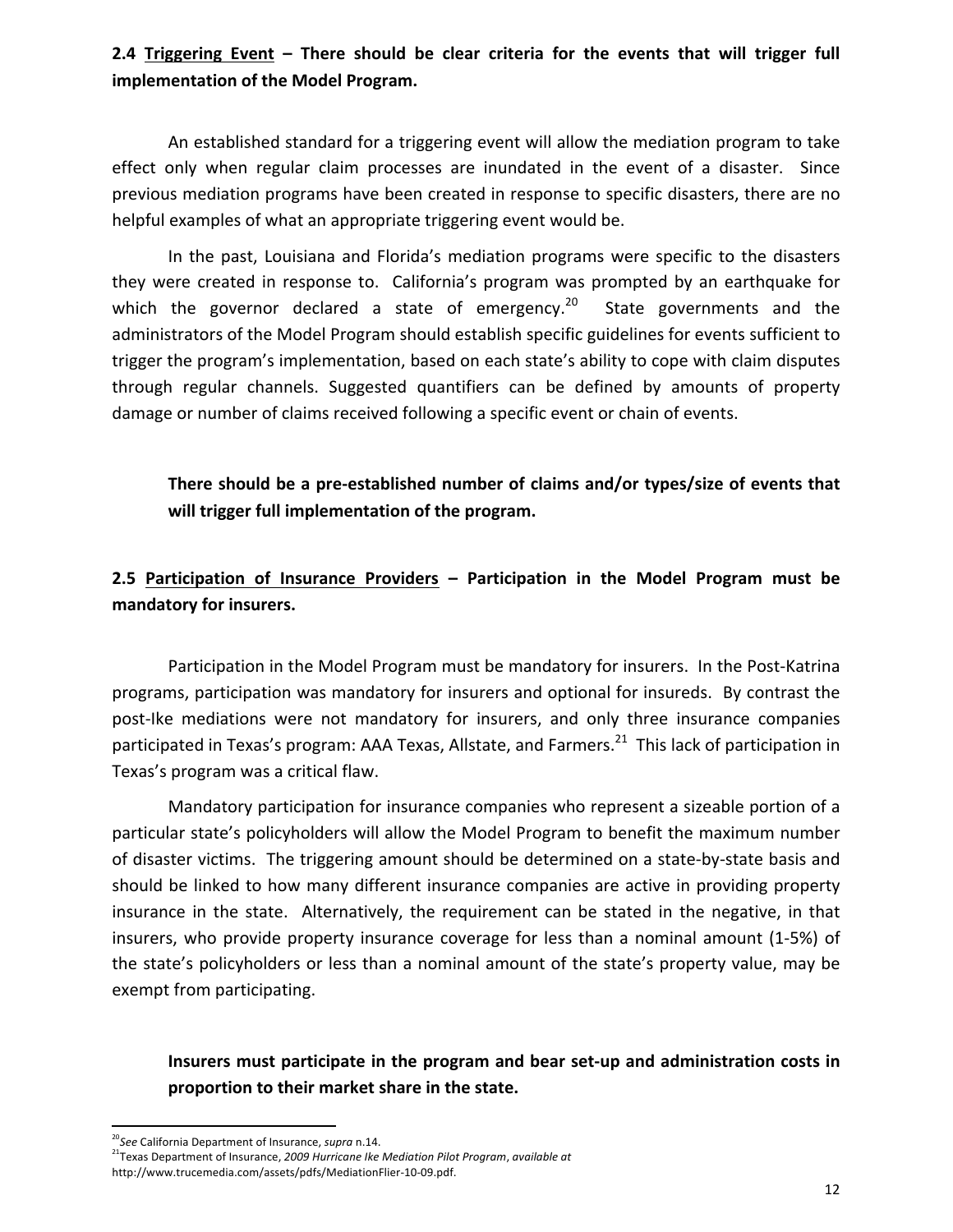## 2.6 Eligibility for Mediation - State governments and program administrators should determine requirements to maximize the Model Program's efficiency.

A minimum amount in controversy and amount disputed will be established to ensure that claims are only eligible for mediation when the potential benefits of a successful mediation outcome outweigh the costs of mediation. Most past programs have specified a minimum amount that must be in dispute, ranging from \$500 in programs in most states, including Texas,<sup>22</sup> up to \$2000 in California.<sup>23</sup> State governments and the administrators of the program are best situated to determine what eligibility requirements will maximize the program's efficiency.

**The Model Program will clearly establish the minimum claim amounts in dispute that** will qualify for mediation.

**Model Program Section 3.0 – Conduct of the Mediation** 

## **3.1 Obligations for the Parties Prior to Mediation – The Model Program must require parties** to be educated and prepared and assist policyholders in fulfilling these duties.

A Model Program must balance the objective of resolving a large number of claims quickly against the goal of adequately and fairly compensating disaster victims through a process that recognizes the inherent power gap that exists between insurers and policyholders.

At the same time, the importance of quick resolution to disputes may mean that, even with the risk of abuse, mediation is still a preferable option to litigation. High settlement rates of previous programs do indicate that mediation has been an efficient means of ensuring that participants receive some payment on their policies. Requiring ADR participants to be well prepared for mediation will further promote fair settlements, while possibly even increasing efficiency.

Understandably, fulfilling many obligations is not always possible in a post-disaster scenario. Insureds struggled in the aftermath of Katrina to produce relevant documents and claim information.<sup>24</sup> In Louisiana, some homeowners complained that they were not provided with sufficient instructions regarding what to bring to mediation. Furthermore, homeowners complained that claims adjusters failed to attend mediation with sufficient knowledge regarding the claims history or adjustments on the property. Similarly, some insurers

 <sup>22</sup>See Lane, supra note 7.

<sup>23</sup>*Id..*

<sup>&</sup>lt;sup>24</sup>See Gross, *supra* n.12, at 363.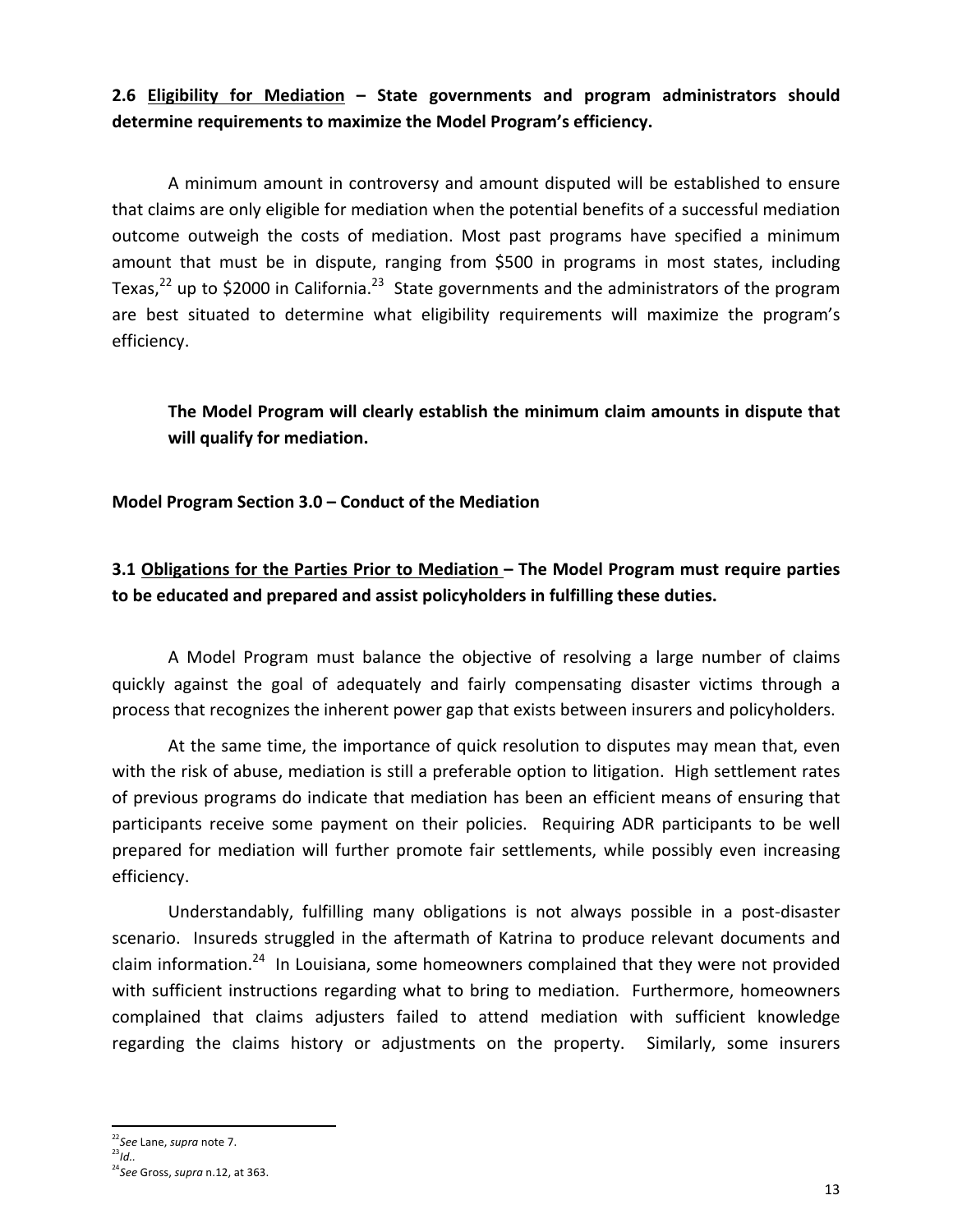complained that homeowners attending mediation failed to bring any documentation, receipts, or photographs to substantiate claims. $^{25}$ 

Similarly, requirements upon policyholders prior to mediation may seem to unfairly burden them in an already trying time. However, this will help ensure that policyholders are educated and prepared for mediation. Specifically policyholders should be required to inventory the damage and possessions which comprise their claim. Policyholders should also be required to educate themselves on the mediation process itself as well as other remedies available to them, including other forms of ADR such as binding arbitration, appraisal, and traditional litigation.

Therefore, to promote fairness to the insurer and improve the efficiency of mediation under the Model Program, insureds should fulfill several obligations prior to mediation, including securing documentation and/or proof of claims necessary for mediation, preparing for the mediation process through reading/ viewing educational materials, and meeting with counselors or advisors in the pre-mediation process where necessary. Requiring both policyholders and insurers to prepare for claims is a proactive way to ensure that the mediation process is conducted as smoothly as possible. Furthermore, the program can facilitate the fulfillment of policyholder's duties, by active and passive advertisement of the program, notice from insurers, and the availability of advisors discussed in section 3.3. Advance guidelines will put policyholders on notice as to the need for preserving information, and can provide policyholders the opportunity to secure vital information or documentation in protected places, like on the internet.

### **The Model Program sets forth clear obligations of parties to prepare for mediation.**

## **3.2** Administration – The Model Program should ideally be administered by an independent ADR provider with experience in post-disaster scenarios.

A successful mediation program should be managed by an organization experienced with ADR that possesses the resources to handle the difficult nature and high volume of claims arising in the aftermath of disaster scenarios. Selecting the specific organization will largely be a decision that must be reached between the states and the insurers implementing these programs. Delineating a specific organization, capable of handling a large volume of claims disputes, will improve how efficiently and effectively mediation is conducted.

Organizations experienced in ADR have successfully administered past programs. The Collins Center for Public Policy operated Florida's program.<sup>26</sup> The American Arbitration Association (AAA), the world's largest not-for profit alternative dispute resolution organization,

<sup>&</sup>lt;sup>25</sup>See Patterson, supra n.5.

<sup>&</sup>lt;sup>26</sup>http://www.collinscenter.org/.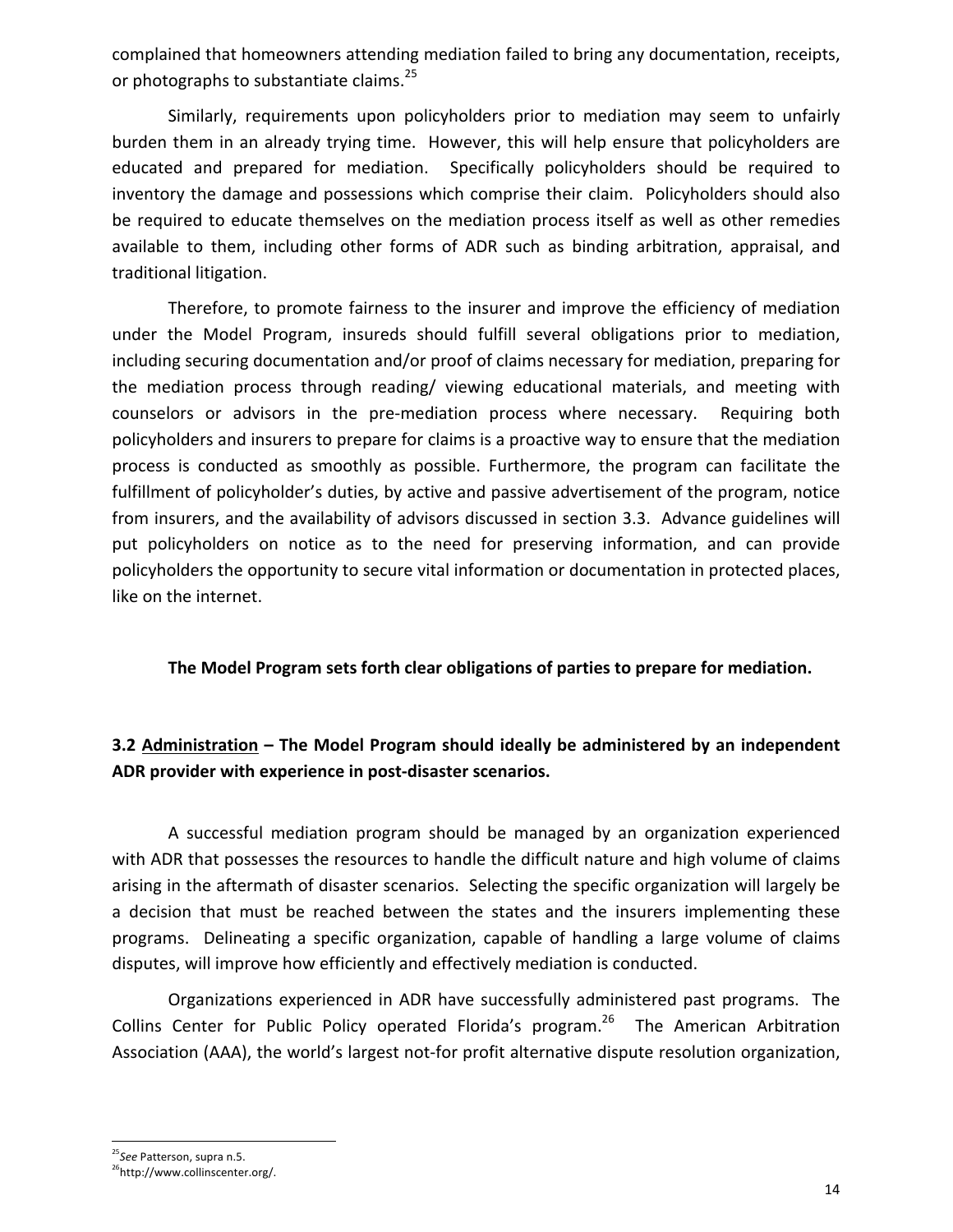operated the Louisiana and Mississippi post-Katrina programs and North Carolina's program.<sup>27</sup> The AAA successfully dealt with finding staff and facilities to use for mediation amidst the devastation Hurricane Katrina. The AAA operated Florida's 1992 program in response to Hurricane Andrew and later worked on similar programs in Hawaii responding to Hurricane Iniki; in California responding to the 1994 Northridge Earthquake; and in North Dakota responding to the 1998 Grand Forks flood.<sup>28</sup>

In Louisiana, based on a sample of 2,654 forms reviewing mediators who received more than five evaluations, 62% received an excellent rating and 2% received a poor rating (27% were very good, 7% were good, and 2% were fair). Mediators were complimented on their ability to explain the process, motivate the parties and to communicate, and provide homeowners with a sense of security. Complaints regarded various topics, including the lack of separate rooms for caucus purposes.<sup>29</sup> AAA mediators were generally reported as competent and helpful in facilitating the program's goals.

Notably, many states already keep a list of registered and court-approved mediators that work in many situations. These lists may currently be smaller than what would be required in a post-disaster scenario. However, the creation of a permanent program will allow an advance list to be generated and can include reorganization of current mediator registries to include an expanded list for post-disaster scenarios.

The choice of which mediation organization to use will ultimately vary on a state-bystate basis. Although organizations like the AAA have been used successfully in the past, a state or court created registrar of approved mediators can be equally prepared to deal with the burdens of a post-disaster scenario. Furthermore, many states have an acceptable list of courtapproved mediators in place.

**The Model Program will clearly establish criteria for the agencies and/or organizations** that will supply mediators to carry out the program.

## **3.3** Availability of Advisors – The Model Program must provide advocates and experts to policyholders in preparation for, as well as during, mediation.

It is essential that policyholders get adequate support and information on their insurance legal rights, their specific policy language, the issues in dispute and the mediation process. Experts and advisors should also be available to policyholders through the program. United Policyholders' Guide to Mediating Insurance Disputes, (Appendices 2 and 3) or a similar publication should be provided to every registrant at the outset of the process.

<u> 1989 - Johann Stein, markin film yn y breninn y breninn y breninn y breninn y breninn y breninn y breninn y b</u>

<sup>28</sup>Elizabeth Baker Murrill, *Mass Disaster Mediation: Innovative ADR, or a Lion's Den?,7* PEPP. Disp. RESOL. L.J. 401, 405-407 (2007). <sup>29</sup>See Patterson, supra note 5.

<sup>&</sup>lt;sup>27</sup> American Arbitration Association, AAA Disaster Recovery and State Insurance Programs Experience, available at http://www.adr.org/si.asp?id=4919;North Carolina Department of Insurance, *Disaster and Recovery: Disaster Mediation Program*, 

http://www.ncdoi.com/Consumer/Consumer\_Disaster\_Mediation.aspx.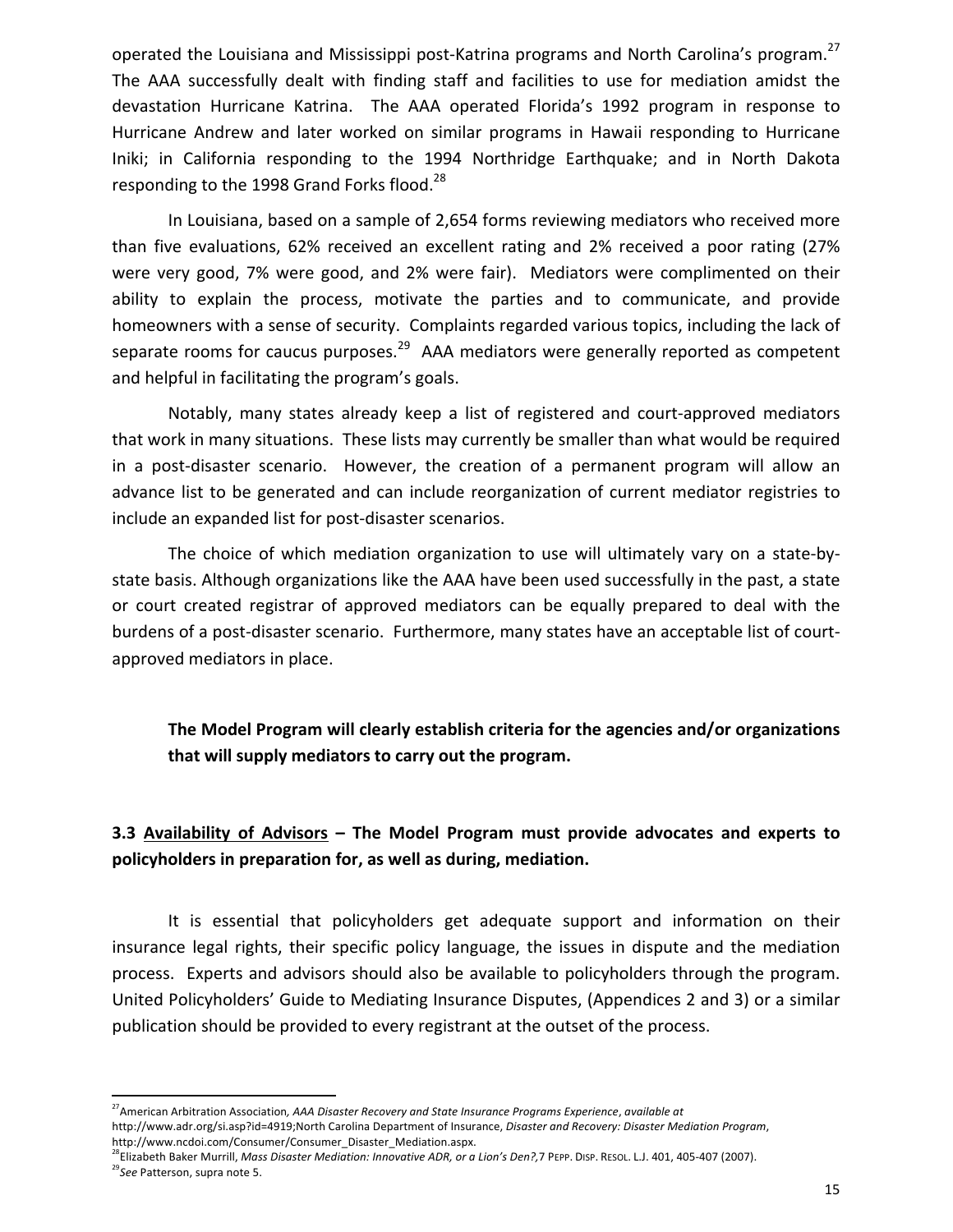Past programs, such as Florida's program, sought to accomplish this by providing for a representative from the department of financial services to be available during mediation at the request of one of the parties. Louisiana's program similarly provided for an attorney or a representative from the Department of Insurance to be available during mediation at the request of one of the parties. Ideally, assistance should be available in preparation for, as well as during, mediation.

Importantly, this will add to the costs of the program. Nonetheless, giving policyholders access, even limited access, to the experts and resources used by insurers would go a long way to bridging the power gap. A means of efficiently providing assistance can be through telephone conferences with available experts, such as mediators carrying out the program or Department of Taxation representatives. Law schools could also provide a fiscally feasible solution. Law students could assist policyholders to prepare for mediation and as advocates before and during mediation without overburdening the program financially. Law schools could also provide neutral territory for mediation itself. This would mean that policyholders would be able to familiarize themselves with the mediation site beforehand and have access to face-toface assistance in preparation for mediation.

At the same time, making an attorney available may not be a fair cost to impose upon the program's cost bearers. Individual policyholders will be allowed to secure counsel at their own expense, but having an attorney available at all times may be a redundant safeguard when in addition to a properly trained mediator.

The Model Program must include a process for providing information, guidance and support to policyholders in preparing for and participating in the mediation.

**3.4 Structure of Mediation – The Model Program's structure should be established prior to** implementation, and also allow for modification based on the triggering event, to meet the **individual needs of different communities.**

The program will have an established and clear structure to the mediation sessions to allow participants to understand what is expected of them, what will occur, and to ensure fairness to both parties. Proper and clearly established mediation structure will allow insurers to efficiently address a maximum number of complaints quickly, without wasting time and resources. 

The Post-Katrina mediation program scheduled about 200 conferences a week, which took place in four two-hour, blocks a day. Cases with common parties were grouped together to maximize efficiency. AAA selected mediators for the program on a first come first serve basis.

California's program, as mentioned already (see section 1.3), has a clear structure. The program's website further clarified what would be done or expected at each step. Similarly, an optimal program requires that a specific structure be established by state governments and/or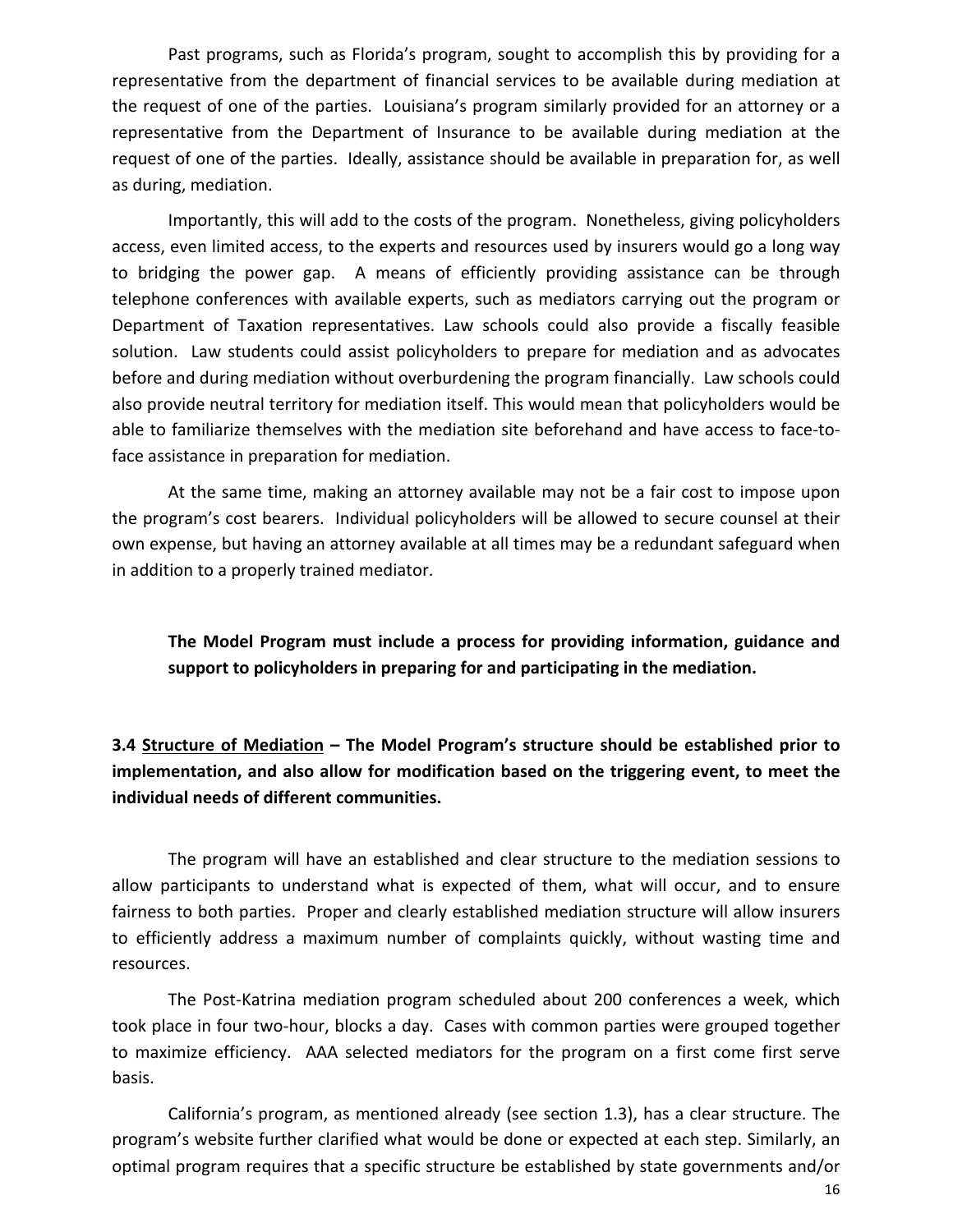administrators of the program prior to the program's implementation. The structure may of course need to be modified upon implementation based on the nature of the triggering event. This should allow flexibility to address the particular needs of affected communities. Nonetheless, integral features must include 1) an application process, 2) an informal method of educating policyholders about the process, 3) a formal agreement to mediate by both parties, including an mutually agreeable time and place for mediation, 4) a pre-mediation process that includes review and approval of materials that form the foundation for the mediation, 5) a clearly defined mediation process, and 6) a settlement or agreement to discontinue mediation.

The Model Program should include a flexible structure for mediation that can account for the variety of claims disputes, but must include 1) an application process, 2) an informal method of educating policyholders about the process, 3) a formal agreement to mediate by both parties, including an mutually agreeable time and place for mediation, 4) a pre-mediation process that includes review and approval of materials that form the foundation for the mediation, 5) a clearly defined mediation process, and 6) a settlement or agreement to discontinue mediation.

## **3.5** Rescission Period – The Model Program must have a cooling off period during which policyholders can back out of settlements reached through mediation.

Policyholders should have a cooling off period during which they can back out of binding settlements reached through mediation. During this period policyholders can rescind binding settlements reached through mediation. Policyholders are thus given time to reflect upon any settlement reached to decide whether it is truly in their best interests. The psychological stress policyholders affected by disasters are under, and the incentive to agree to any settlement offered, make this feature vital. Accordingly, most past mediation programs have had a 3-day cooling off period.

While the 3-day period tends to be an industry standard in many mediation cases, the arbitrary 3-day period may be too small a window of time for the lay policyholder in certain cases. The rescission period should be extended to allow for sufficient reflection on the impact any settlement might have, specifically when settlements may involve large amounts or complicated analysis. Because the circumstances that cause implementation will always be different, the administrator of the program should be given the power to set an appropriate rescission period to fit each situation. The extension of an extra few days, while not a large amount of time, gives a policyholder a better opportunity to consider the effect his settlement will have, as well as seek counsel for advice on the settlement. A weeklong "cooling off" period, as opposed to the traditional 3-day period, better protects the interests of policyholders.

The Model Program will provide for a flexible rescission period of at least 3 days, but up to a fair amount of time to be determined by the overseeing mediator.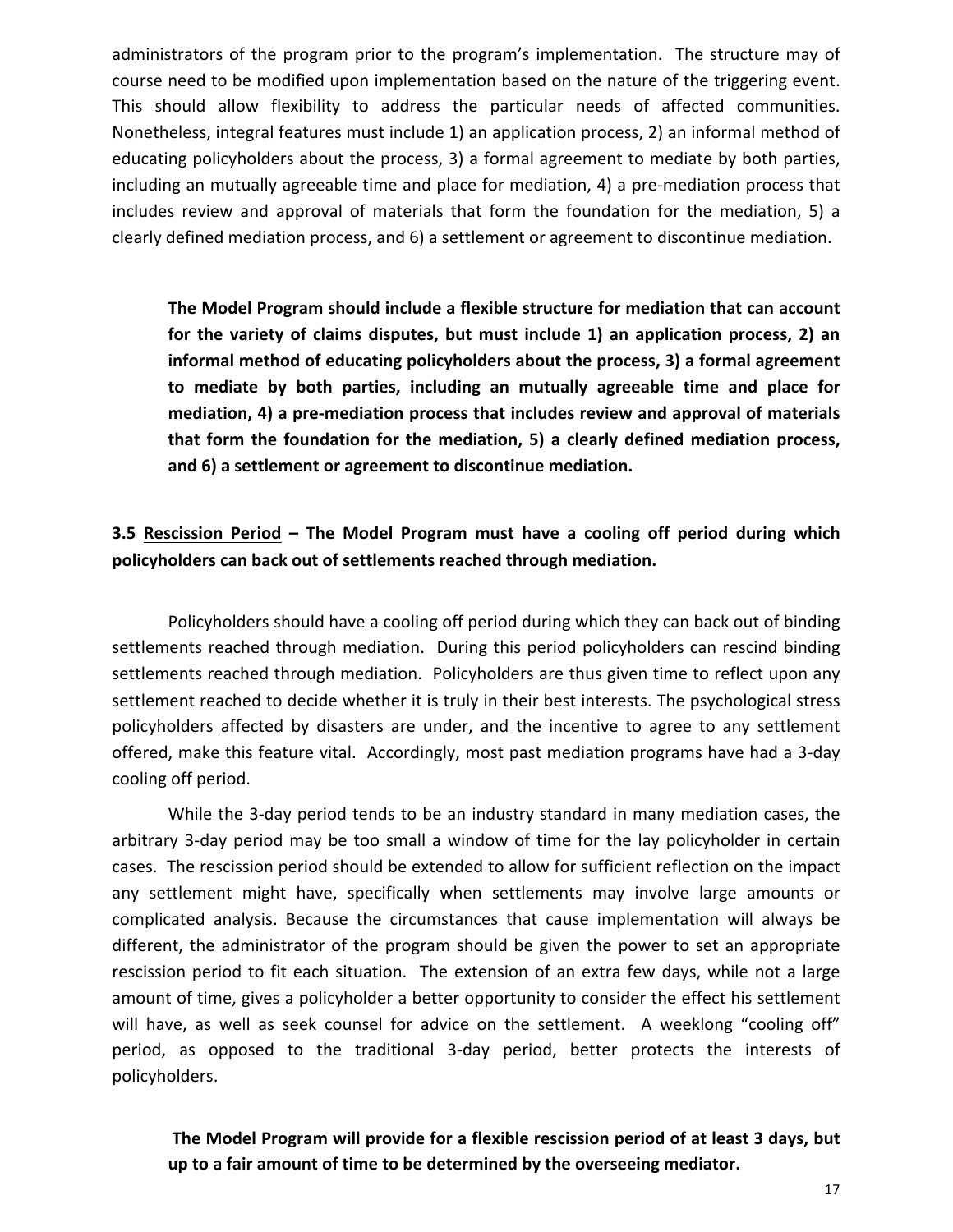## **3.6** Reporting Requirements – The Model Program must report enough information to allow for a meaningful analysis of the program's success.

A successful mediation program must strive to constantly improve. Evaluation forms must be used after every mediation, (see sample at Appendix 1) and the results must be publicly available for review. Transparency will serve the three-fold purpose of increasing policyholders trust in the mediation process, help insure that the mediation process is not abused by either party, and allow for a meaningful analysis of the program's success.

Lack of transparency has been a consistent flaw in past disaster mediation programs. Data to analyze past program's results in any meaningful way does not exist. Information about the success of past mediation programs has not been reliable. In Louisiana, two evaluation forms were given to both parties following each mediation conference: one evaluated the mediator and one evaluated the program.

California's program included mandatory reporting requirements regarding the AAA records settlement rates and other information.  $30$  However, California did not differentiate between settlements reached through mediated settlements and non-mediated settlements.<sup>31</sup> Information about past mediation programs was limited to number of claims processed, settlement rates, and sometimes the total and mean amount of settlements. However, these figures alone do not lend themselves to a meaningful statistical analysis or demonstrate the value of the mediation to the policyholder.

Transparency should be achieved through reporting more comprehensive information about the mediation conferences and by assessing policyholder's satisfaction with the mediation program. A disaster mediation program should require that administrators of the program and participating insurers report meaningful information about the program's results. Required reports should reflect both the satisfaction of the insureds and allow for a meaningful statistical analysis of the program's success.

The Model Program must require information about claim amounts, disputed amounts in controversy, and individual settlement offers to allow for a comprehensive and meaningful statistical analysis. Important statistics should also include the length of the mediation and the satisfaction of the parties concerning both the process and the results. Although some opponents of this feature will argue it undermines the confidentiality essential to success in mediation, anonymity of surveys may counteract this negative aspect. Moreover, the lack of transparency in mediation process undermines its functioning far more. Finally, any data that is collected from these surveys should be collected and reported by a fair and neutral party, such as the organization carrying out the mediation or the state's Department of Insurance.

 $30^{\circ}$ C.I.C. § 10089.83(a).

<sup>&</sup>lt;sup>31</sup> California Department of Insurance, 2009 Annual Report of the Insurance Commissioner available at http://www.insurance.ca.gov/0400news/0200-studies-reports/0700-commissioner-report/upload/CDIAnnualReport2009.pdf.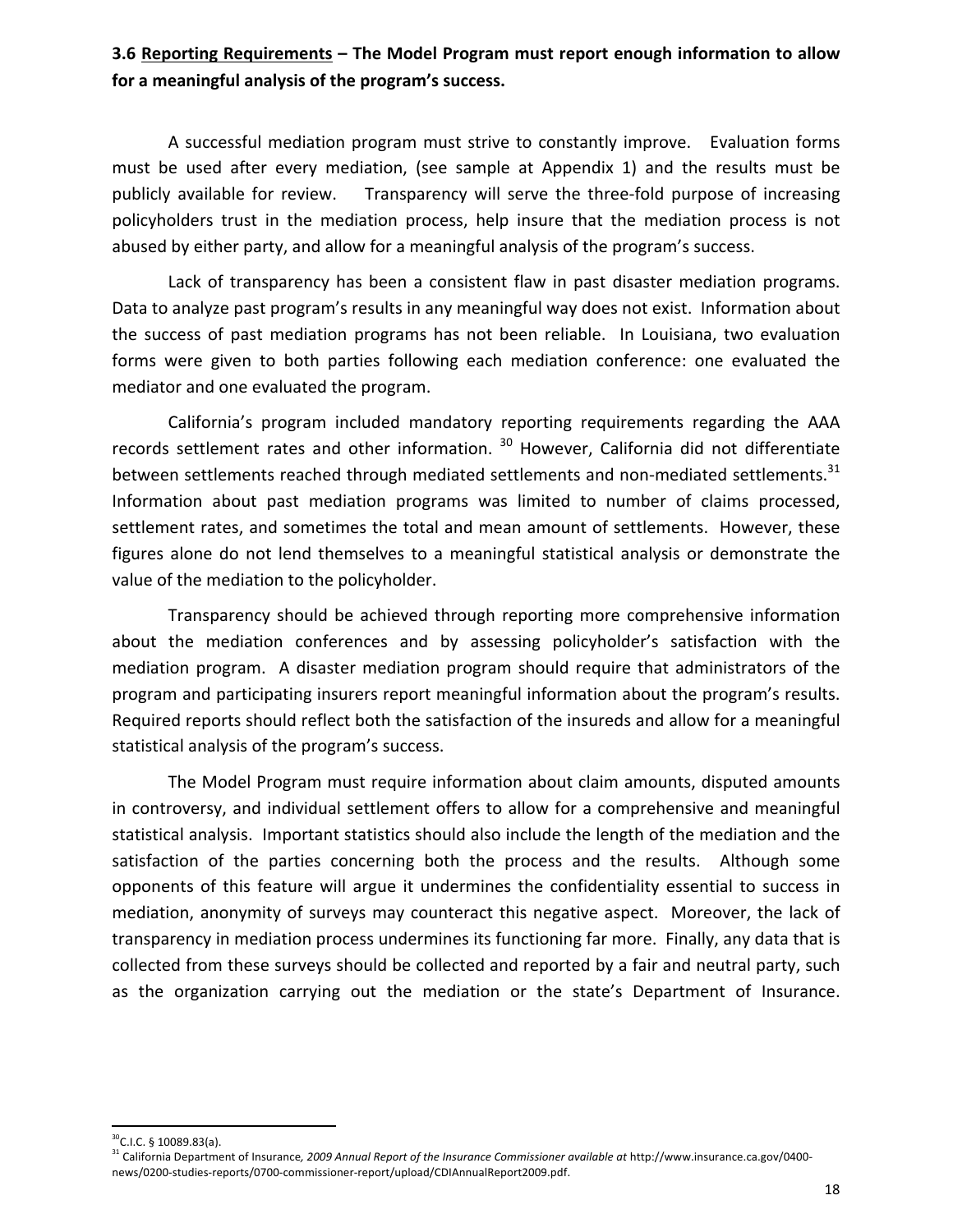The Model Program will include a process to collect data and report data after completion of the ADR process, with specific analysis pertaining to the amounts in controversy, claim amounts, disputed amounts in controversy, individual settlement offers, the length of the mediation, and the satisfaction of the parties.

#### **Model Program Section 4.0 – Existing State Mediation Programs**

Beginning with Florida, many states have already implemented similar claims mediation programs. From 2004-2005, eight major hurricanes devastated Florida. As a result, homeowners filed more than 2.5 million property insurance claims. In response, Florida's Department of Financial Services authorized the Collins Center for Public Policy, a nonpartisan Florida-based think-tank, to establish a mediation program to handle disputed hurricanerelated insurance claims between insurance companies and policyholders. More than 25,000 policyholders and insurance companies utilized the program, without about 86 percent resulting in an average settlement of \$23,000 per claim.

Following the success of the program, Louisiana and Mississippi used the Florida program as a model for claims mediation efforts after Hurricane Katrina.  $32$  The Louisiana program settled approximately 75% of its more than 12,000 mediation requests as of November 2007.<sup>33</sup> At least four other states – Alabama, California, North Carolina and Texas – have implemented or considered implementing similar programs.<sup>34</sup>

With the help and design of the Collins Center, the Florida model implemented eight regional mediation supercenters where claimants could schedule mediations for specified time slots over the phone or online.<sup>35</sup> A policyholder (or insurer) may request mediation of a claim by contacting the DFS Division of Consumer Services. The insurance company then has 21 days to resolve the dispute. If a settlement is not reached, a contract administrator schedules mediation. The insurer pays a flat \$350 fee (\$250 to mediator; \$100 to contract administrator). Mediation is an informal process lasting about 1-2 hours where a Florida Supreme Court certified mediator helps the policyholder and insurance company focus on the issue in dispute and facilitate an amicable resolution of the dispute. The insurer representative must have full authority to settle the claim. Many of these disputed claims involved issues related to adjusting mistakes, fluctuating construction prices, confusion over policy coverage, poor documentation of loss, or communication problems between the insurance company and the policyholder.

<sup>&</sup>lt;sup>32</sup> The Collins Center, *Hurricane Mediation: Citizens Task Force on Claims, available at* 

http://www.myfloridacfo.com/ica/tfcch/images/TAB10CollinsCenterMediation.pdf

<sup>&</sup>lt;sup>33</sup> Maria R. Volpe, Taking Stock: ADR Responses in Post-Disaster Situations, 9 CARDOZO J. CONFLICT RESOL. 381, 388 (Spring 2008).

 $34$  TEXAS DEPT. OF INS., BIENNIAL REPORT TO THE 81ST TEXAS LEGISLATURE, 35 (Dec. 2008), 35, available at

http://www.tdi.state.tx.us/reports/report10.html; FLA. DEP'T OF FIN. SERV., ADVISORY COMM. ON STANDARD PERSONAL LINES, HURRICANE MEDIATION OVERVIEW (Oct. 4, 2005), available at

http://www.myfloridacfo.com/pressoffice/documents/retrievedocument.asp?documentid=%7B7bc0fb78- 89c7-4dca-b408-

<sup>7</sup>b98e1a70131%7D.; TEXAS DEPT. OF INS., HURRICANE IKE MEDIATION PROPOSAL DISCUSSION DRAFT (Jan. 12, 2009), distributed by the Department preparatory to a meeting of the Texas State Disaster Coalition on Jan. 15, 2009.

<sup>&</sup>lt;sup>35</sup> The Florida program was initiated by DOI Emergency Rule in 1992 after Hurricane Andrew and codified in 1993 to help consumers resolve property insurance claims. See s. 627.7015, F.S.; Rule 69J-166.031, Fla. Admin. Code.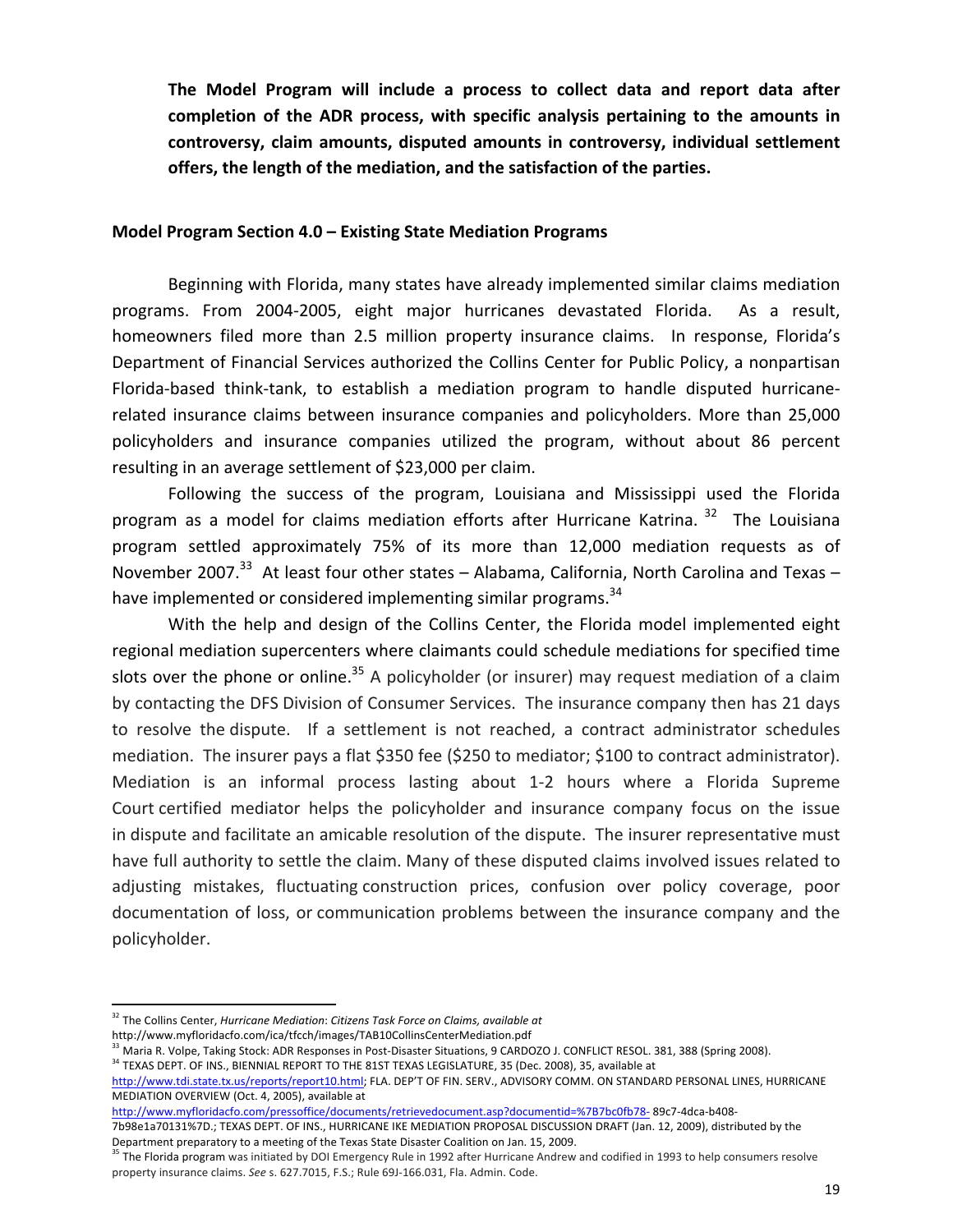Common characteristics that define the approaches taken by the six known states to have implemented similar mediation programs include:

• In all programs, only residential claims are subject to mediation;

• Programs are optional on the part of the insured, while they are required of the insurer; 

• Most programs specify minimum amounts that must be in dispute, ranging from \$500 in most programs to as much as \$2,000 in California;

• The insurer must make the insured aware of the mediation alternative very soon after it becomes aware that a dispute exists; Mississippi requires the notice to be sent within ten days, while most programs require a five-day period;

- All programs require the insurer to bear the cost of the mediation;
- Many programs discourage, but do not forbid, involvement of an attorney representing the insured;
- At least the Louisiana program provides for a minimum starting point in the negotiations – an acknowledged database of construction and remodeling costs.
- All programs provide for strict confidentiality.<sup>36</sup>

Programs such as these have already proven useful to policyholders. All states should evaluate the successes and obstacles these programs have faced, and combined with the advice issued in this report, consider implementing programs suited to their unique needs.

 $36$  Melissa Blair et al., State Legislative Update, 2006 J. DISP. RESOL. 555, 567-71 (2006).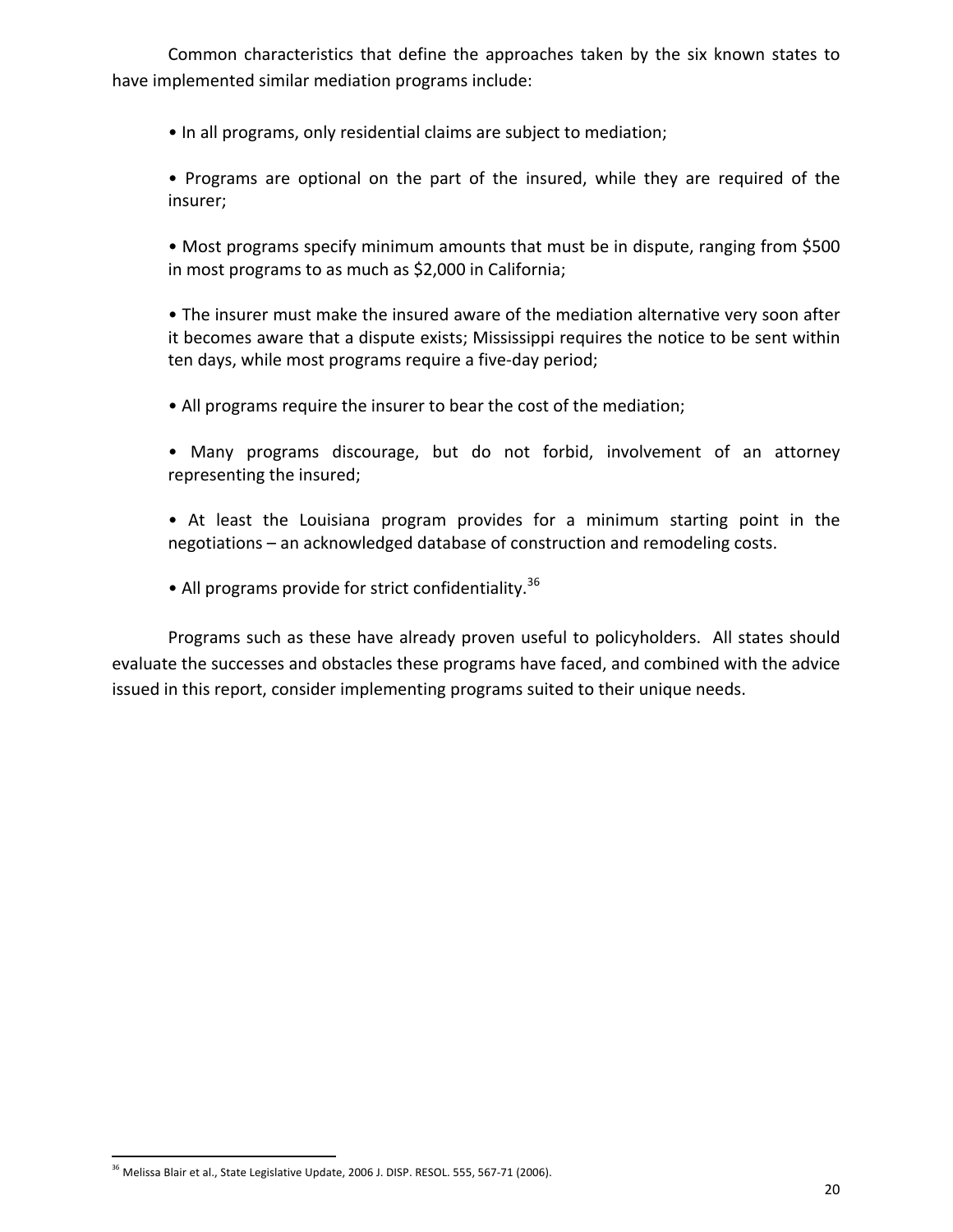#### **Conclusion**

Large-scale disasters are an unfortunate reality of our world. Mediation can efficiently settle claim disputes and help benefits flow quickly to policyholders who need funds to rebuild and recover. However, there must be safeguards in place to protect policyholders from being pressured into accepting less than they are owed, and to ensure the quality and integrity of mediators. There must be administrative rules that allow the mediations to be conducted at the lowest possible cost without sacrificing integrity in any aspect of the process. There must be ongoing monitoring of mediator performance and procedural rules. The objectives of the program should be maximum utilization by policyholders, successful and expeditious resolution of disputed claims, and fairness to both insurers and insureds.

United Policyholders thanks and acknowledges the following people for contributing to this **report:**

Executive Director Amy Bach, Rutgers University School of Law Professor Jay Feinman, students Oliver Barry and Abraham Tran, Attorney/Mediator Douglas DeVries with Judicate West, Hastings College of the Law students Anne Scott and Daniel Veroff.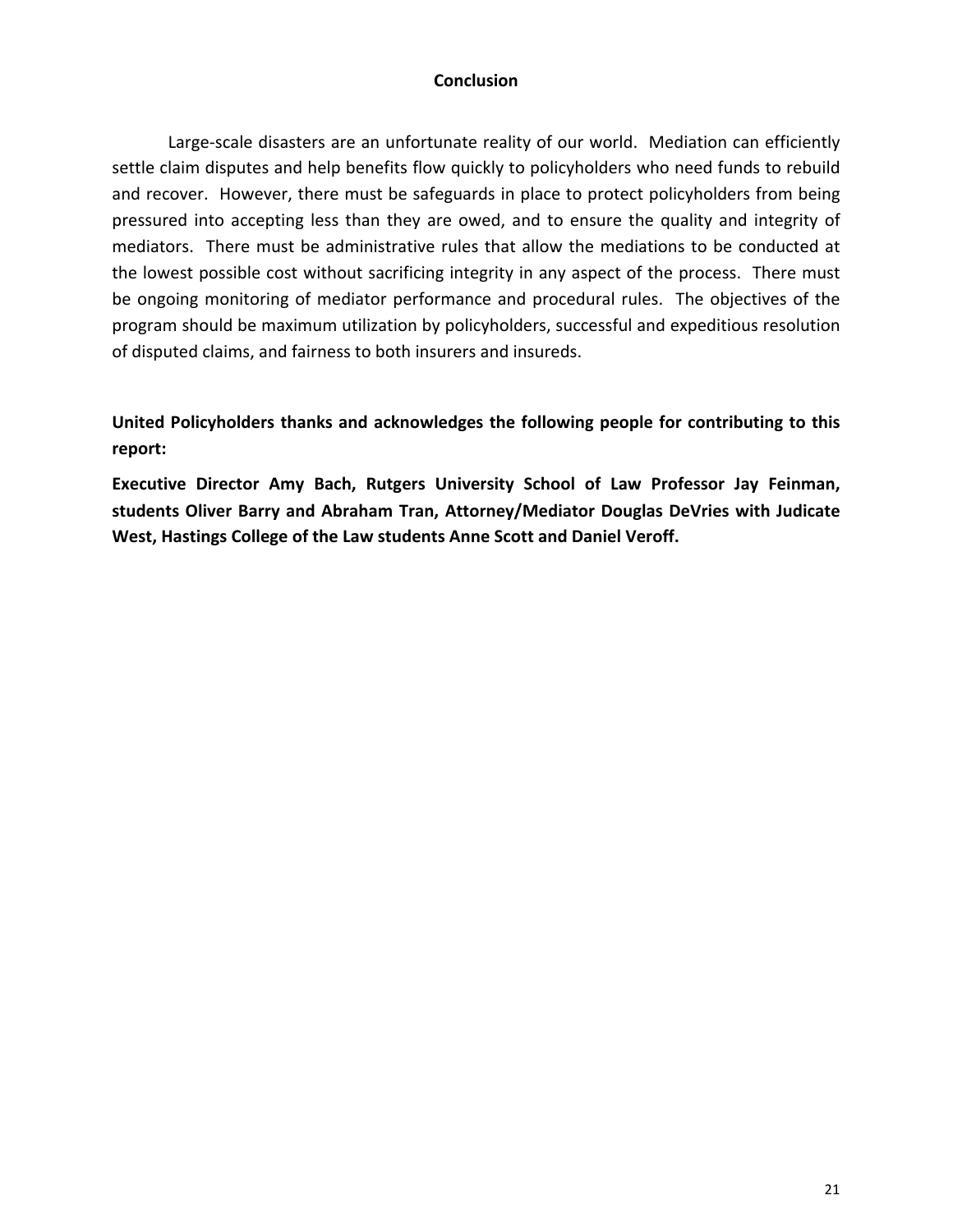

#### **POST-DISASTER MEDIATION EVALUATION FORM**

Thank you for your recent participation in the post-disaster mediation process. Your feedback is a very important part of continuing efforts to improve this service. Information provided will be shared on a broad constructive level without claimant names referenced. Please help us, and all persons who will be utilizing the mediation process, by evaluating your experience and submitting this form. Even if some information is incomplete or unavailable, please complete the form as fully as reasonably possible and submit it at your earliest opportunity.

| <b>Mediation of:</b>    | [Name(s) of claimant(s), Optional] |  |  |
|-------------------------|------------------------------------|--|--|
| Date(s) of mediation:   | Type of claim(s):                  |  |  |
| <b>Mediator's name:</b> | Claim number(s):                   |  |  |

Please rate the mediation process, the mediator and your overall experience with the process. If you would like to add further comments or additional information, or if you need additional space for your responses, please submit on a separate piece of paper together with this form.

| <b>Administration:</b>                                                      | Please circle appropriate |            |           |
|-----------------------------------------------------------------------------|---------------------------|------------|-----------|
|                                                                             | response                  |            |           |
| Was the confirmation, scheduling and processing of the mediation effective? | Yes                       | No Opinion | <b>No</b> |
| Was the staff knowledgeable, responsive, courteous and thorough?            | Yes                       | No Opinion | No.       |
| Were the conference facilities and amenities comfortable and convenient?    | Yes                       | No Opinion | No.       |
| Would you recommend this mediation process to others?                       | Yes                       | No Opinion | No.       |

\_\_\_\_\_\_\_\_\_\_\_\_\_\_\_\_\_\_\_\_\_\_\_\_\_\_\_\_\_\_\_\_\_\_\_\_\_\_\_\_\_\_\_\_\_\_\_\_\_\_\_\_\_\_\_\_\_\_\_\_\_\_\_\_\_\_\_\_\_\_\_\_\_\_\_\_\_\_\_\_\_\_\_\_\_ \_\_\_\_\_\_\_\_\_\_\_\_\_\_\_\_\_\_\_\_\_\_\_\_\_\_\_\_\_\_\_\_\_\_\_\_\_\_\_\_\_\_\_\_\_\_\_\_\_\_\_\_\_\_\_\_\_\_\_\_\_\_\_\_\_\_\_\_\_\_\_\_\_\_\_\_\_\_\_\_\_\_\_\_\_ \_\_\_\_\_\_\_\_\_\_\_\_\_\_\_\_\_\_\_\_\_\_\_\_\_\_\_\_\_\_\_\_\_\_\_\_\_\_\_\_\_\_\_\_\_\_\_\_\_\_\_\_\_\_\_\_\_\_\_\_\_\_\_\_\_\_\_\_\_\_\_\_\_\_\_\_\_\_\_\_\_\_\_\_\_ \_\_\_\_\_\_\_\_\_\_\_\_\_\_\_\_\_\_\_\_\_\_\_\_\_\_\_\_\_\_\_\_\_\_\_\_\_\_\_\_\_\_\_\_\_\_\_\_\_\_\_\_\_\_\_\_\_\_\_\_\_\_\_\_\_\_\_\_\_\_\_\_\_\_\_\_\_\_\_\_\_\_\_\_\_

In what ways, if any, do you feel the mediation process could be improved?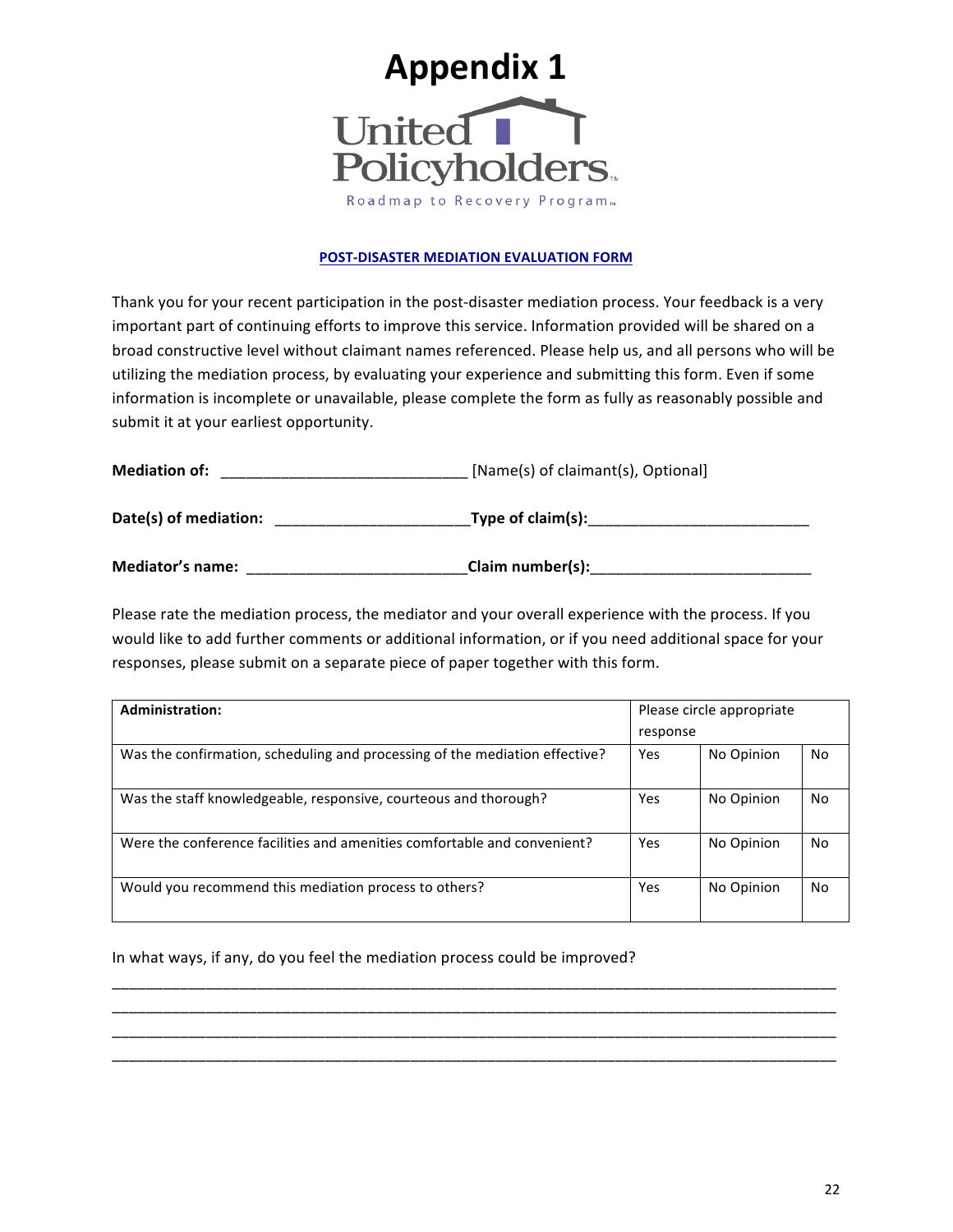| <b>Mediator:</b>                                                     | Please circle appropriate |            |     |
|----------------------------------------------------------------------|---------------------------|------------|-----|
|                                                                      | response                  |            |     |
| Was committed to listening and getting all the information           | Yes                       | No Opinion | No. |
| Was prepared, knowledgeable and understood the parties' concerns     | Yes                       | No Opinion | No  |
| Discussed strengths and weaknesses in a neutral and effective manner | Yes                       | No Opinion | No  |
| Worked at a good pace and used time effectively                      | Yes                       | No Opinion | No  |
| Was tenacious and firm when necessary                                | Yes                       | No Opinion | No. |
| Was insightful and/or provided creative solutions                    | Yes                       | No Opinion | No  |

In what ways, if any, do you feel the mediator could have been more helpful?

| <b>Overall Experience:</b>                          | Please circle appropriate |            |     |
|-----------------------------------------------------|---------------------------|------------|-----|
|                                                     | response                  |            |     |
| Were you pleased with the mediator and the process? | Yes                       | No Opinion | No  |
| Would you use this mediator again?                  | <b>Yes</b>                | No Opinion | No. |
| Would you recommend this mediator to others?        | Yes                       | No Opinion | No. |

\_\_\_\_\_\_\_\_\_\_\_\_\_\_\_\_\_\_\_\_\_\_\_\_\_\_\_\_\_\_\_\_\_\_\_\_\_\_\_\_\_\_\_\_\_\_\_\_\_\_\_\_\_\_\_\_\_\_\_\_\_\_\_\_\_\_\_\_\_\_\_\_\_\_\_\_\_\_\_\_\_\_\_\_\_ \_\_\_\_\_\_\_\_\_\_\_\_\_\_\_\_\_\_\_\_\_\_\_\_\_\_\_\_\_\_\_\_\_\_\_\_\_\_\_\_\_\_\_\_\_\_\_\_\_\_\_\_\_\_\_\_\_\_\_\_\_\_\_\_\_\_\_\_\_\_\_\_\_\_\_\_\_\_\_\_\_\_\_\_\_ \_\_\_\_\_\_\_\_\_\_\_\_\_\_\_\_\_\_\_\_\_\_\_\_\_\_\_\_\_\_\_\_\_\_\_\_\_\_\_\_\_\_\_\_\_\_\_\_\_\_\_\_\_\_\_\_\_\_\_\_\_\_\_\_\_\_\_\_\_\_\_\_\_\_\_\_\_\_\_\_\_\_\_\_\_ \_\_\_\_\_\_\_\_\_\_\_\_\_\_\_\_\_\_\_\_\_\_\_\_\_\_\_\_\_\_\_\_\_\_\_\_\_\_\_\_\_\_\_\_\_\_\_\_\_\_\_\_\_\_\_\_\_\_\_\_\_\_\_\_\_\_\_\_\_\_\_\_\_\_\_\_\_\_\_\_\_\_\_\_\_

If your overall experience was not satisfactory to you, please explain why you feel that way.

Thank you. The time and effort you put into completing and submitting this important form is very much appreciated.

\_\_\_\_\_\_\_\_\_\_\_\_\_\_\_\_\_\_\_\_\_\_\_\_\_\_\_\_\_\_\_\_\_\_\_\_\_\_\_\_\_\_\_\_\_\_\_\_\_\_\_\_\_\_\_\_\_\_\_\_\_\_\_\_\_\_\_\_\_\_\_\_\_\_\_\_\_\_\_\_\_\_\_\_\_ \_\_\_\_\_\_\_\_\_\_\_\_\_\_\_\_\_\_\_\_\_\_\_\_\_\_\_\_\_\_\_\_\_\_\_\_\_\_\_\_\_\_\_\_\_\_\_\_\_\_\_\_\_\_\_\_\_\_\_\_\_\_\_\_\_\_\_\_\_\_\_\_\_\_\_\_\_\_\_\_\_\_\_\_\_ \_\_\_\_\_\_\_\_\_\_\_\_\_\_\_\_\_\_\_\_\_\_\_\_\_\_\_\_\_\_\_\_\_\_\_\_\_\_\_\_\_\_\_\_\_\_\_\_\_\_\_\_\_\_\_\_\_\_\_\_\_\_\_\_\_\_\_\_\_\_\_\_\_\_\_\_\_\_\_\_\_\_\_\_\_ \_\_\_\_\_\_\_\_\_\_\_\_\_\_\_\_\_\_\_\_\_\_\_\_\_\_\_\_\_\_\_\_\_\_\_\_\_\_\_\_\_\_\_\_\_\_\_\_\_\_\_\_\_\_\_\_\_\_\_\_\_\_\_\_\_\_\_\_\_\_\_\_\_\_\_\_\_\_\_\_\_\_\_\_\_

United Policyholders is a national 501(c) (3) non-profit organization serving insurance consumers since 1991. UP helps solve insurance problems and advocates for fairness in insurance transactions. The organization is funded by foundation grants and donations. Our work is divided into 3 program areas: Roadmap to Recovery™, Roadmap to Preparedness, and Advocacy and Action. We offer free tips, information and resources in print and online at www.uphelp.org.

The information presented in this publication is for general informational purposes, and should not be taken as legal advice. If you have a specific legal issue or problem, United Policyholders recommends that you consult with an attorney. Guidance on hiring professional help can be found in the "Find Help" section of www.uphelp.org. United Policyholders does not sell insurance or certify, endorse or warrant any of the insurance products, vendors or professionals identified at our website. United Policyholders respects and protects the privacy of all individuals who communicate with us. We do not sell or share our membership or mailing lists.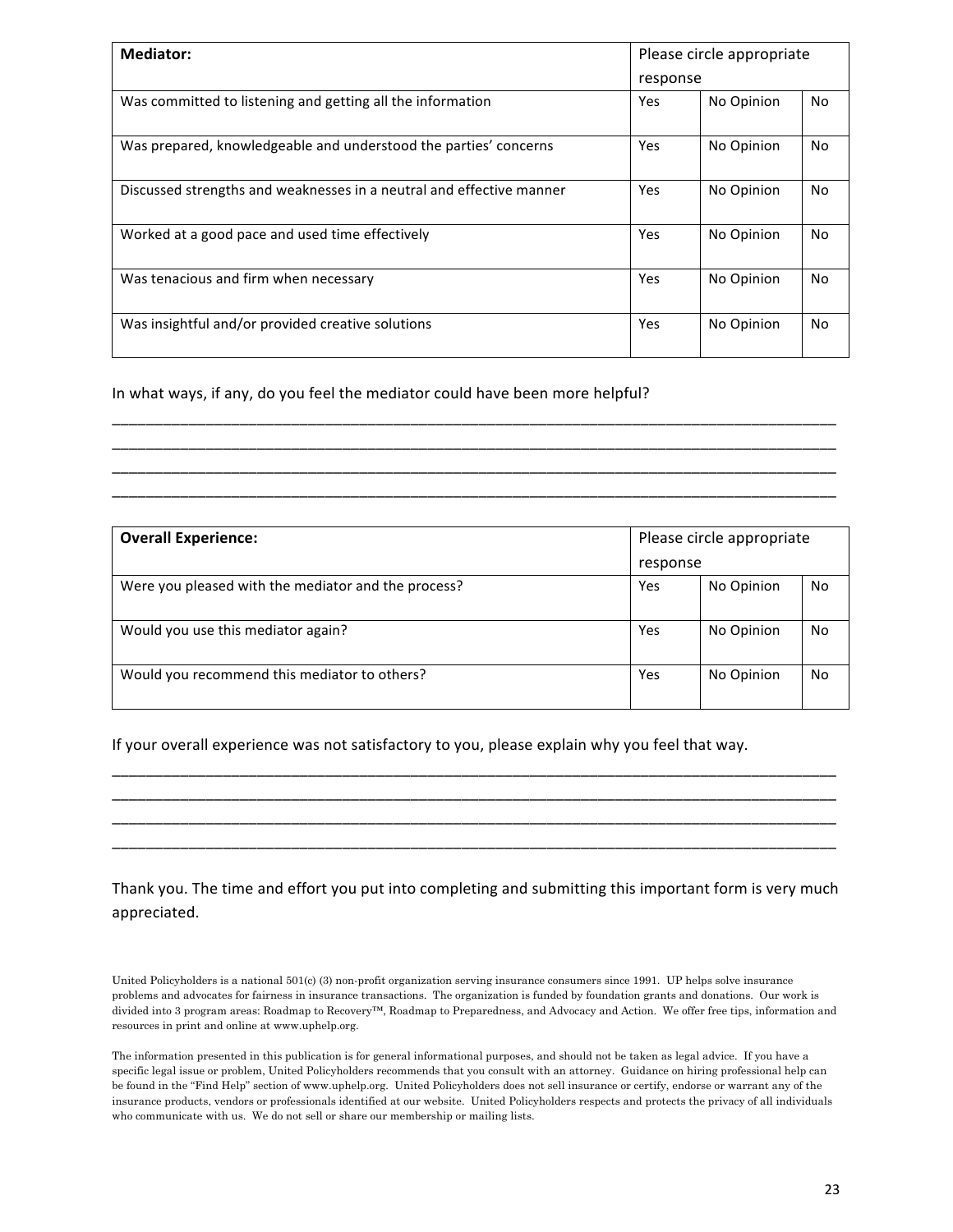

#### **Policyholders Guide to Mediation**

Mediation is an informal, voluntary, non-binding process for conducting settlement negotiations between you and your insurance company. Mediation can be a fast and cheap way to resolve insurance claim and coverage disputes. The mediator's skills and experience make a big difference.

Generally speaking, insurance company employees are trained in negotiation, mediation and litigation techniques and policyholders are not. So it is important that the mediator be fair and "level the playing field" as much as possible. You and the insurance company can use mediation as a way of "checking out" the strength of each other's arguments, evidence and credibility. Mediation can be a preview to a lawsuit. A mediation can take anywhere from an hour to a day or series of days.

It is important to remember that mediation is non-binding. If you think the insurance company is not offering enough during mediation, you are not obligated to accept the offer. The better you prepare for mediation, the better your chances are of settling. Be prepared to walk away. Many cases settle days or weeks after a mediation. Mediators use a variety of techniques to bring parties together on a settlement amount. A common technique is for the mediator to start by having everyone in the same room, then isolate each side in a different room and go back and forth to minimize confrontations and maximize constructive dialogue.

#### **Here are your mediation options:**

- 1. Private, professional mediator
- 2. Court-appointed mediator
- 3. Mediation program sponsored by your state insurance regulator's office.

#### Who pays the mediator's fee?

- 1. Fee can be split equally between you and the insurer.
- 2. Insurer pays the fee.

3. Insurer advances the fee; you agree to reimburse them for your half out of a settlement. Try and get them to agree to absorb the fee if you don't settle.

4. Look at your policy. There may be a payment provision covering claim adjustment expenses that you can use to get your insurer to pay for mediation fees.

#### **Pre-Mediation "TO DO" list:**

1. Find a mediator with experience in litigating or resolving insurance coverage and bad faith cases.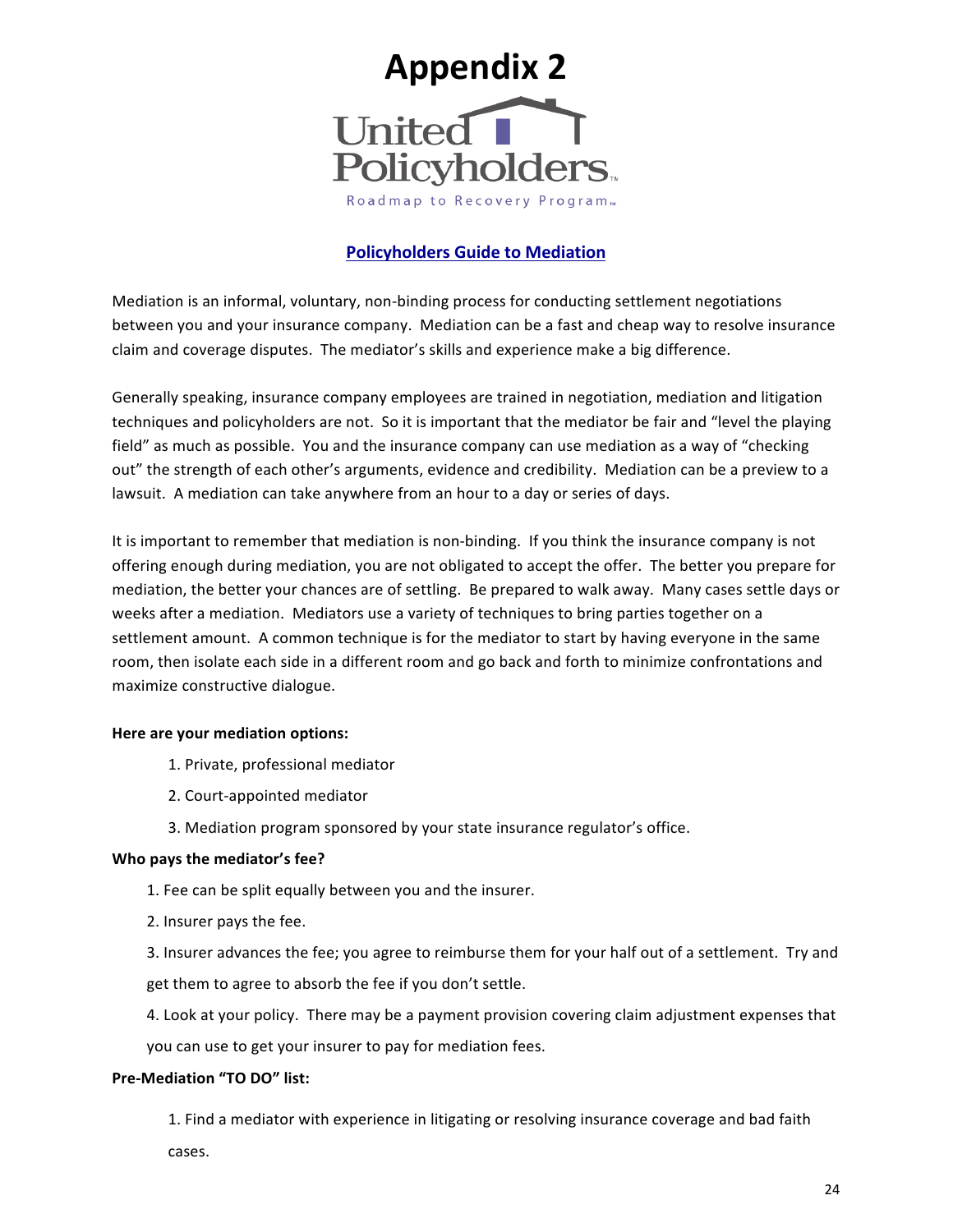2. Only agree to a mediator that has no financial stake in the outcome.

3. Insist that the insurance company representative who attends must have sufficient dollar authority to pay what you are owed.

4. Make sure to exercise your right to get copies of "all claim related documents" in your insurer's files prior to the mediation. (CA. Ins. Code sec. 2071)

5. Consult with or bring an attorney, especially if the insurance company is bringing one.

6. Keep your expectations low and be ready to walk away without settling. Many disputes settle after the initial mediation, so you may only be laying the groundwork for a future settlement.

7. Prepare, Prepare, Prepare.

8. Giving the mediator a written summary of your position in advance of the mediation is essential. It is advisable to seek an attorney's help with this task.

9. Don't be intimidated. You paid good money for your insurance protection and you are entitled the full benefits your policy and the law provide.

#### **Mediation Downsides:**

- Insurance company may not be seriously interested in settling but wants to use the proceeding to gather evidence and test the strength of your legal case.
- Insurance company may send a representative with low dollar authority.
- Mediator may inappropriately discourage/scare the policyholder to force a settlement.
- Mediator may tell insurance company things you ask them to keep secret.
- Mediator may have a financial stake in keeping the insurance company happy. Check references and past experience mediating for your insurance company.
- Insurance rep may take advantage of your inexperience with the mediation process and legal concepts.
- You may leave the mediation feeling it was a waste of time and money

#### **Mediation Positives:**

- Inexpensive, informal, non-binding. If you don't like the result, you can walk away
- A very efficient way to put disputes behind you and move forward
- Educates both sides about the strengths and weaknesses of their positions and helps people and/or insurance company be more realistic.
- Prompt payment of agreed-upon amounts.
- Can be done without hiring a lawyer.

United Policyholders is a national 501(c) (3) non-profit organization serving insurance consumers since 1991. UP helps solve insurance problems and advocates for fairness in insurance transactions. The organization is funded by foundation grants and donations. Our work is divided into 3 program areas: Roadmap to Recovery™, Roadmap to Preparedness, and Advocacy and Action. We offer free tips, information and resources in print and online at www.uphelp.org. The information presented in this publication is for general informational purposes, and should not be taken as legal advice. If you have a specific legal issue or problem, United Policyholders recommends that you consult with an attorney. Guidance on hiring professional help can be found in the "Find Help" section of www.uphelp.org. United Policyholders does not sell insurance or certify, endorse or warrant any of the insurance products, vendors or professionals identified at our website. United Policyholders respects and protects the privacy of all individuals who communicate with us. We do not sell or share our membership or mailing lists.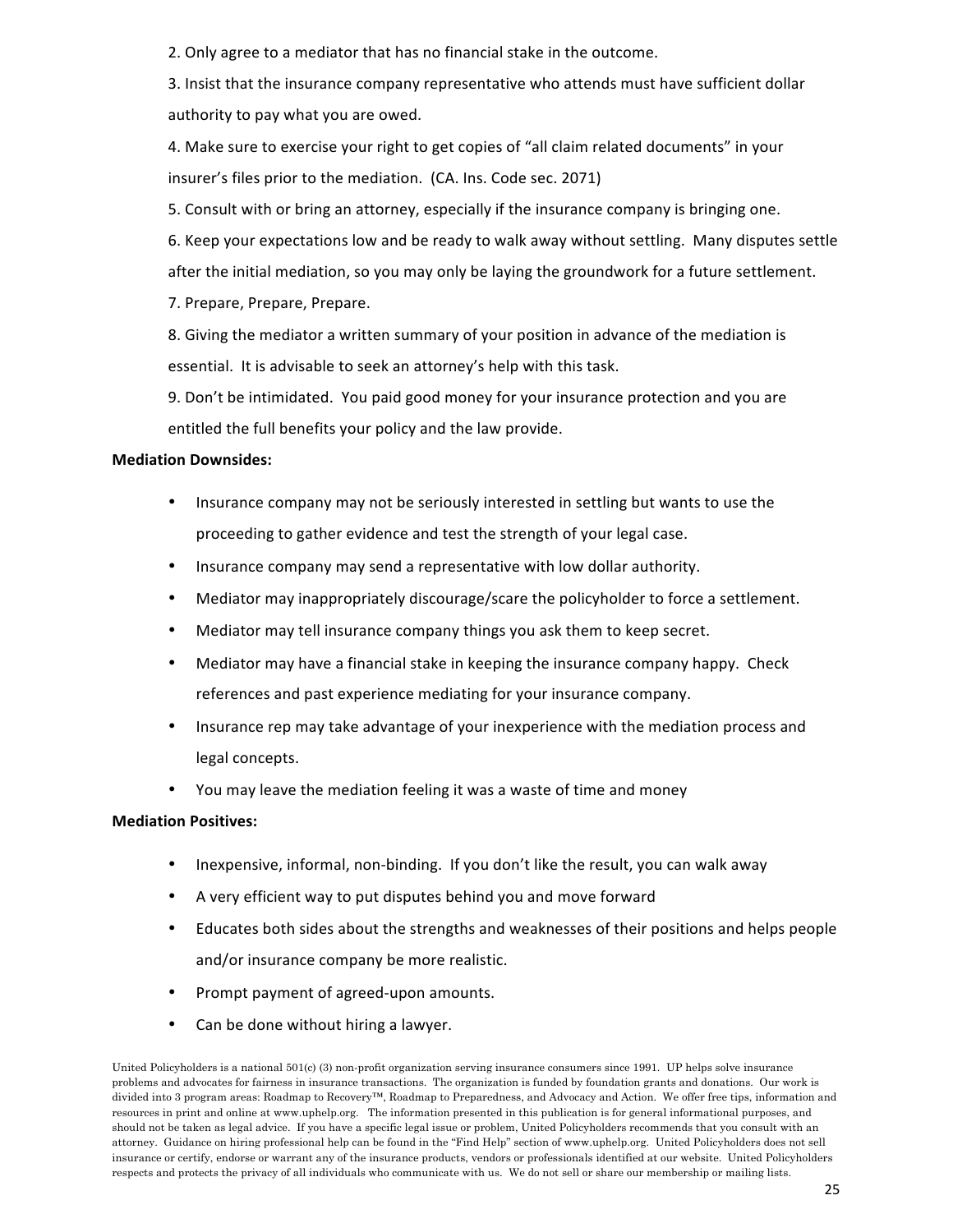# **Appendix 3**



#### Guía a la mediación para asegurados

La mediación es una metodología extrajudicial voluntaria y no vinculante que permite al asegurado negociar una solución a sus disputas con la empresa aseguradora. La mediación puede ser más barata y eficaz a la hora de resolver disputas sobre diferencias de criterio relativas a la cobertura pactada entre ambas partes. Asimismo, la experiencia y habilidades del mediador son cruciales a la hora de conseguir un entendimiento y posterior acuerdo entre las partes.

En términos generales, los representantes de una empresa aseguradora están entrenados en técnicas de negociación, mediación y litigación mientras que los asegurados no. Por lo tanto, es importante que el mediador sea justo e intente equilibrar la balanza de poderes entre las partes en la medida de lo posible. Tanto el asegurado como la empresa aseguradora pueden emplear la mediación para determinar la validez y credibilidad de argumentos y pruebas. La mediación puede ofrecer una idea aproximada de lo que quizás pueda terminar sucediendo en juicio ordinario. La duración de una mediación puede variar desde una hora hasta extenderse a uno o varios días.

Es importante recordar que la mediación no es un método extrajudicial vinculante. Si usted creyese que la empresa aseguradora no le ofrece lo suficiente durante el transcurso de la mediación, usted no viene obligado a aceptar sus propuestas. Cuanto mejor y más se prepare para la mediación, mayores serán las posibilidades de alcanzar un acuerdo. Prepárese para marchar; muchos asuntos se resuelven a los varios días o semanas tras la mediación. Los mediadores emplean una variedad de técnicas para llevar a las partes hacia una solución mutuamente aceptable. Es una técnica común de los mediadores comenzar el proceso en reunión conjunta con las partes implicadas, para luego dar paso a reuniones por separado con cada una de las partes que el mediador utiliza para minimizar la confrontación y maximizar el diálogo constructivo con las partes y entre ellas.

#### **Estas son sus opciones en mediación:**

- 1. Mediador profesional privado
- 2. Mediador nombrado a instancia del Tribunal
- 3. Programa de mediación propuesto por la agencia reguladora de productos de seguros de su estado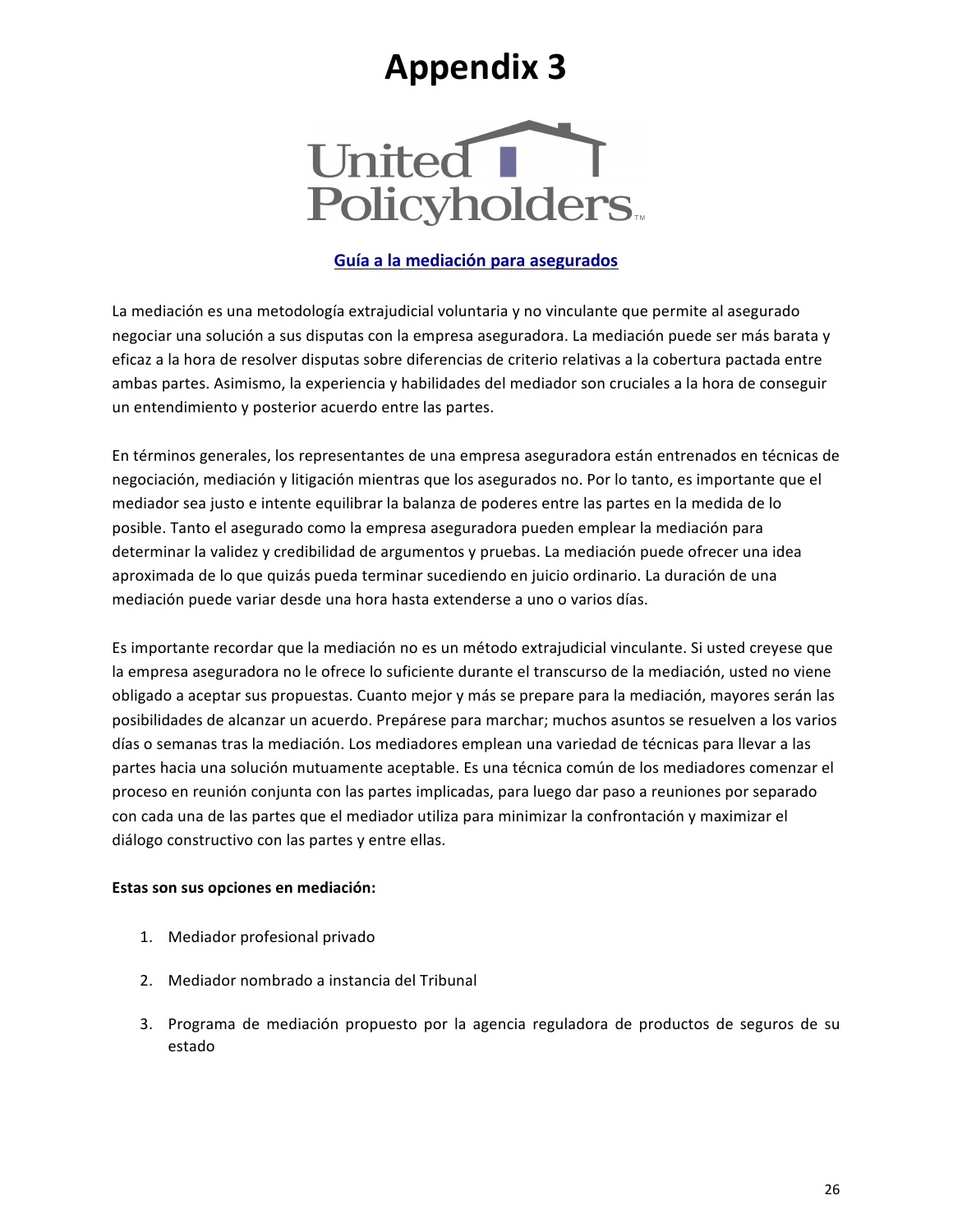- 1. Los honorarios se pueden pagar a partes iguales entre las partes.
- 2. La empresa aseguradora paga los honorarios del mediador.
- 3. La empresa adelanta los honorarios del mediador, pero el asegurado acuerda devolver la mitad de los honorarios previamente adelantados. Intente negociar que sea la empresa aseguradora quien pague la totalidad de los honorarios del mediador si no hay acuerdo entre usted y la empresa aseguradora.
- 4. Lea el contrato, la póliza. Cabe que exista alguna provisión en su póliza que contemple cubrir los gastos derivados de atender su reclamación como tomador de la póliza y que cubra el gasto de compensar los honorarios del mediador.

#### **La Pre-Mediación y lo que hay que hacer:**

- 1. Busque a un mediador con experiencia en litigación, o en la resolución de asuntos relacionados con la cobertura de pólizas de seguros en los que concurra la mala fe.
- 2. Solo acuerde mediar ante quien no tenga ningún interés en el resultado final de la mediación.
- 3. Insista en que el representante de la empresa aseguradora tenga poder de firma para resolver la disputa sea cual sea la cantidad disputada.
- 4. Asegúrese de ejercitar su derecho a obtener copias de todos los documentos que tenga su empresa aseguradora relativos a su reclamación antes de que comience la mediación (CA. Ins. Code sec. 2071).
- 5. Consulte o acuda a la mediación representado por abogado, máxime si la empresa aseguradora acude a la mediación con abogado.
- 6. No ponga grandes esperanzas en la mediación y esté preparado para abandonar la mediación si no hay acuerdo. Muchas disputas se resuelven tras la mediación, lo que significa que en ocasiones la mediación constituye el primer paso para lograr un acuerdo en el futuro.
- 7. Prepárese, prepárese, prepárese.
- 8. Es esencial ofrecer un sumario al mediador sobre su reclamación antes de que comience la mediación. Es aconsejable que consulte con su abogado para que le ayude a preparar su sumario.
- 9. No se sienta intimidado. Usted ha pagado para disfrutar de una cobertura y tiene derecho en virtud a su póliza y la ley a disfrutar plenamente de dicha cobertura.